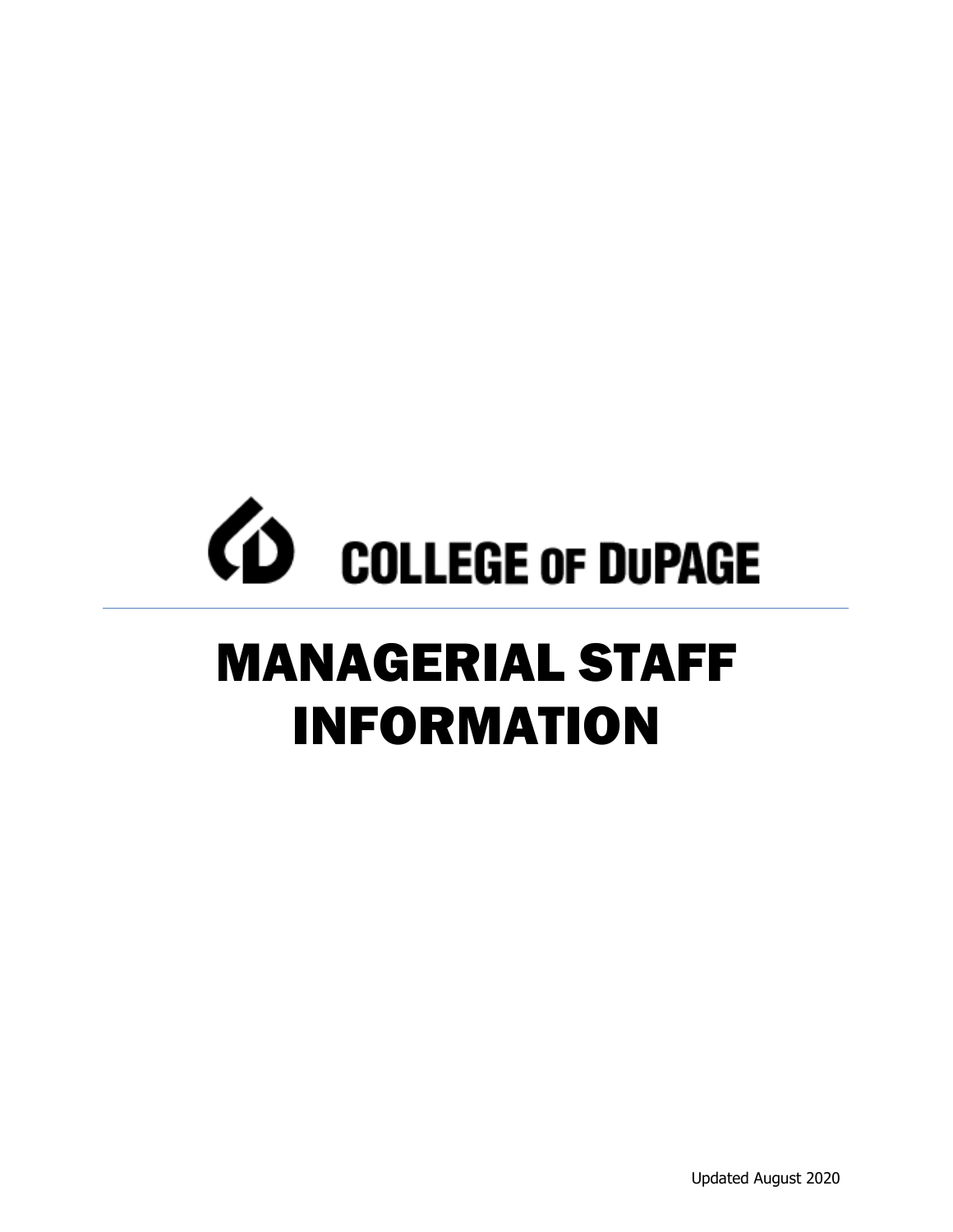| OVERTIME WORK AND COMPENSATION FOR NON-EXEMPT EMPLOYEES  6 |
|------------------------------------------------------------|
|                                                            |
|                                                            |
|                                                            |
|                                                            |
|                                                            |
|                                                            |
|                                                            |
|                                                            |
|                                                            |
|                                                            |
|                                                            |
|                                                            |
|                                                            |
|                                                            |
|                                                            |
|                                                            |
|                                                            |
|                                                            |

# **Contents**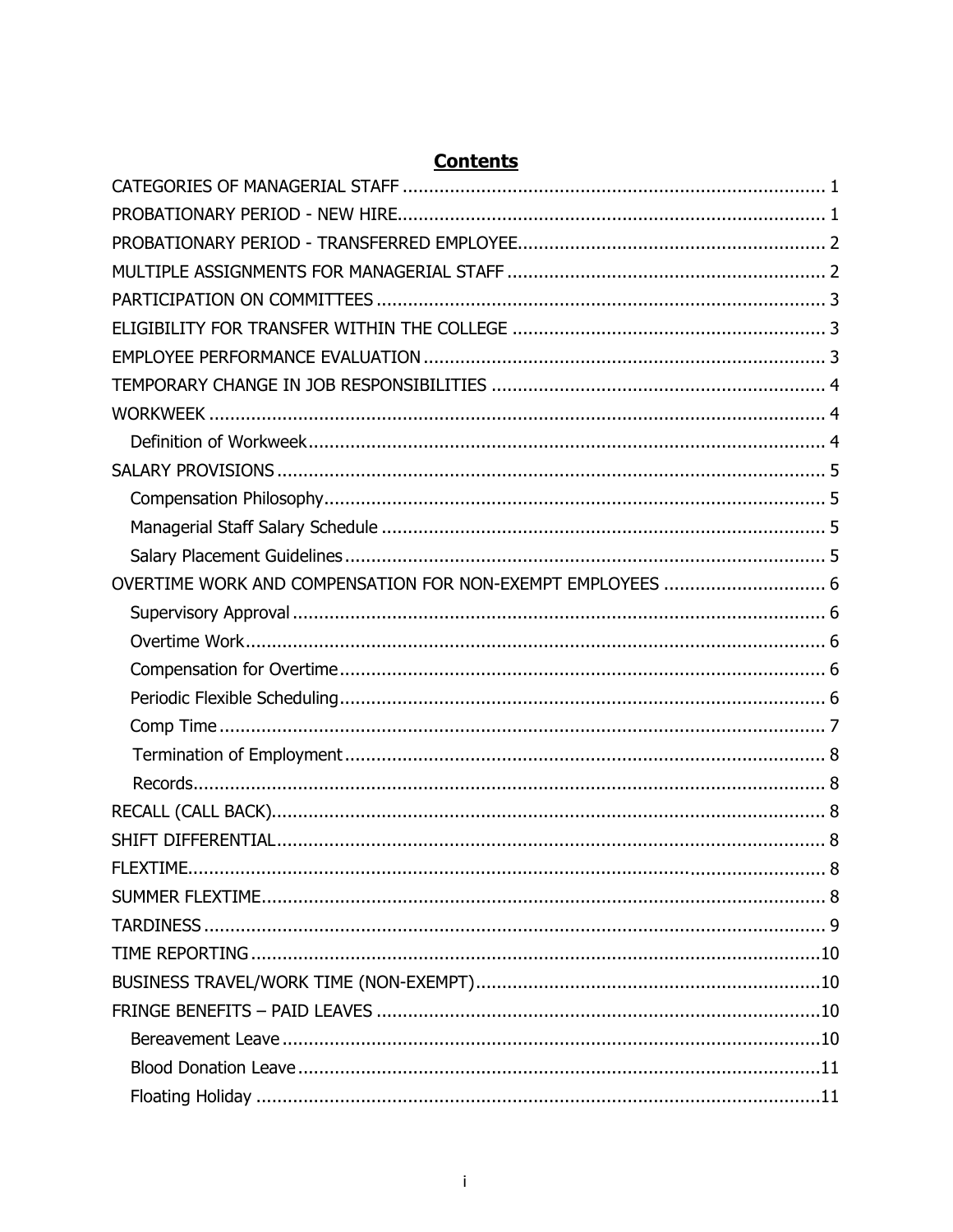| FMLA Guidelines for Maternity, Paternity, Adoption and Placement 17 |  |
|---------------------------------------------------------------------|--|
|                                                                     |  |
|                                                                     |  |
|                                                                     |  |
| COBRA (CONSOLIDATED OMNIBUS BUDGET RECONCILIATION ACT) 17           |  |
|                                                                     |  |
|                                                                     |  |
|                                                                     |  |
|                                                                     |  |
|                                                                     |  |
|                                                                     |  |
|                                                                     |  |
|                                                                     |  |
|                                                                     |  |
|                                                                     |  |
| Tuition Waiver - Retiree.                                           |  |
|                                                                     |  |
|                                                                     |  |
|                                                                     |  |
|                                                                     |  |
|                                                                     |  |
|                                                                     |  |
| PROFESSIONAL/EDUCATIONAL DEVELOPMENT PROGRAM & PROFESSIONAL DUES20  |  |
|                                                                     |  |
|                                                                     |  |
|                                                                     |  |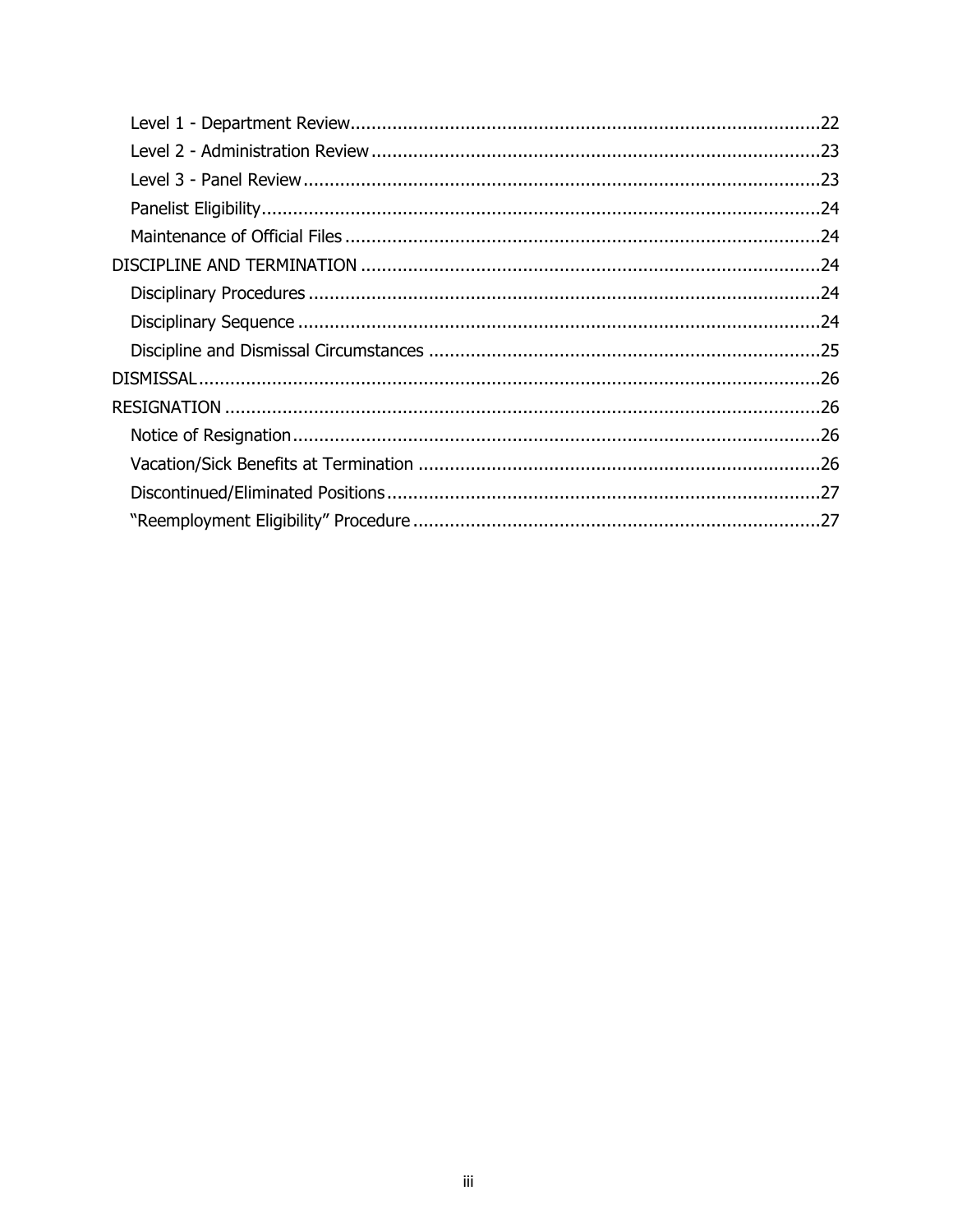# **This Guidebook provides information specific to Managerial Staff. For All Employee Information, please refer to the All Employee Information Guidebook.**

# **CATEGORIES OF MANAGERIAL STAFF**

<span id="page-4-0"></span>The Board recognizes two primary categories of managerial staff [\(Board Policy #15-470\)](http://www.cod.edu/about/board_of_trustees/pdf/board_policies.pdf):

**Regular Employee:** A regular employee is hired with the expectation of continued employment subject to satisfactory performance.

**Grant Employee:** An employee who performs services funded by government or other external agency grants is an employee only for the duration of funding under the grant. Employment ends when the grant funding for the position ceases or an employee is otherwise terminated. Full-time and part-time grant employees are entitled to benefits equal to those of other employees at the same level of benefits or as provided by grant funds.

Within each primary category, an employee is identified as full-time or part-time:

**Full-time Employee:** An employee who is regularly scheduled for 40 hours per week.

**Part-time Employee:** An employee whose is regularly scheduled for less than 40 hours per week.

Finally, within each primary category, an employee is identified as exempt or non-exempt. Each position is determined exempt or non-exempt by established criteria based on the Federal Fair Labor Standards Act as interpreted by the Vice President of Human Resources. Exemptions are based on the specific job descriptions and duties of the position involved. Positions determined to be exempt are not covered by the minimum wage and overtime provisions of the law.

**Exempt:** An exempt employee does not record time worked. Leave requests must be sent and approved via myACCESS for vacation, sick leave, jury duty, or any other hours/days absent from the regular work schedule.

**Non-Exempt:** A non-exempt employee must record time worked and time away from the regular work schedule through the automated time reporting system each two week period.

**Note:** Temporary employees are not eligible for the benefit provisions described in this Guidebook.

# **PROBATIONARY PERIOD - NEW HIRE**

<span id="page-4-1"></span>A newly hired employee is on probation for the first 180 calendar days of employment at the College.

Any leave of absence granted during the probationary period will extend the probationary period by the length of the leave.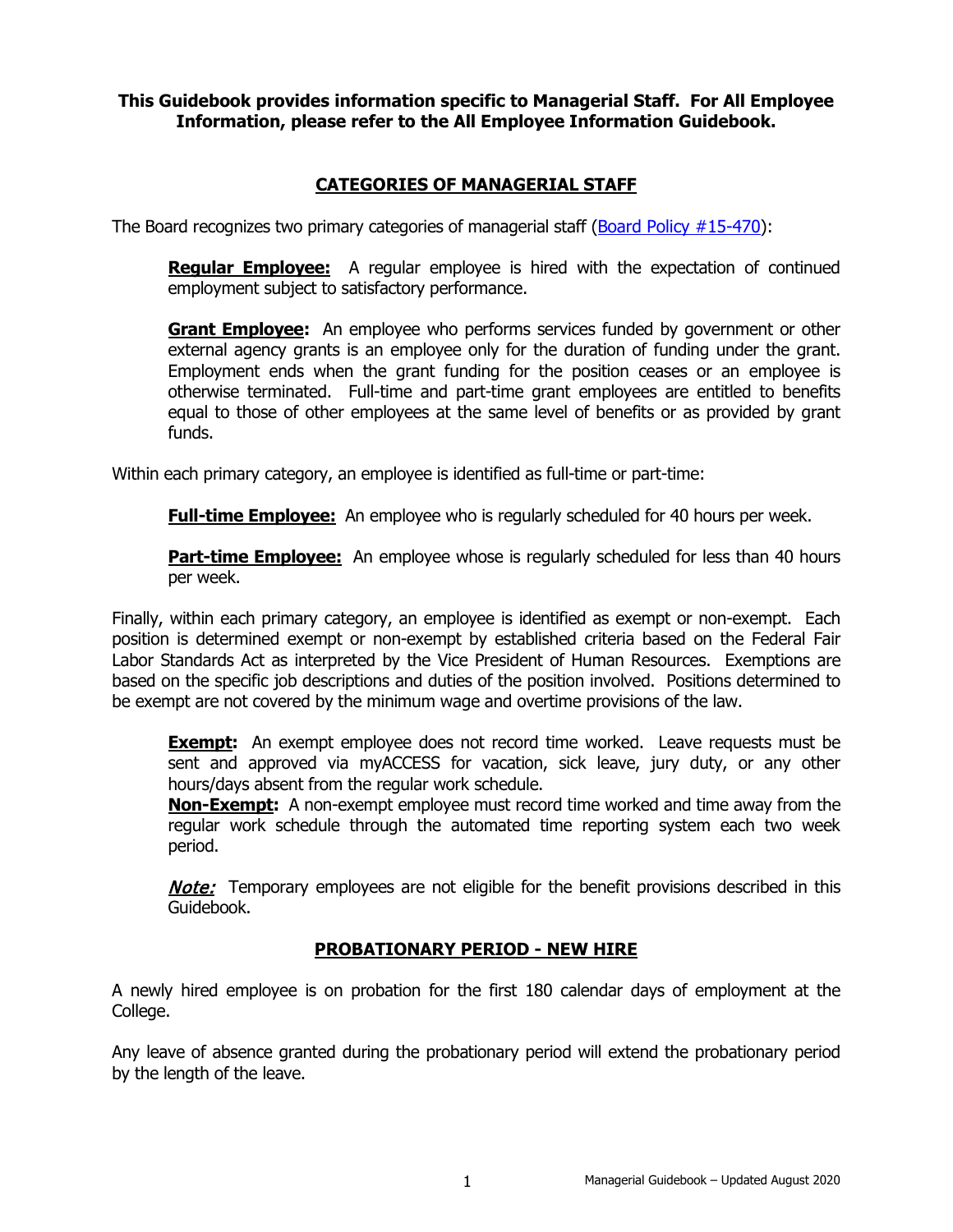Certain restrictions to fringe benefits apply to newly hired employees during the probationary period. For example, vacation and sick leave eligibility is modified. Please check the appropriate sections of this guidebook.

Upon satisfactory completion of the probationary period and approval of the immediate supervisor, the employee will become a regular employee and will continue as such until resignation, transfer to a new position or termination by the College.

If, in the opinion of the supervisor, the employee's work during the probationary period is unsatisfactory, employment with the College may be terminated, or the probationary period may be extended in the sole discretion of the College. No reason is required for termination prior to completion of the probationary period. If the probationary employee is terminated, all contributions to the State Universities Retirement System (SURS) may be refunded.

# **PROBATIONARY PERIOD - TRANSFERRED EMPLOYEE**

<span id="page-5-0"></span>An employee who voluntarily or involuntarily transfers to another position within the College is on probation for the first 120 calendar days in that position.

Employees accepting a voluntary transfer will be removed from the category of regular employee and assume the status of a probationary employee except:

- 1. No restrictions apply to fringe benefits.<br>2. Notice of possible termination due to
- Notice of possible termination due to unsatisfactory performance must be given to the employee by the supervisor 30 days prior to termination action. No other notice is necessary.
- 3. One 30 day extension of the probationary period may be approved by the supervisor and Human Resources if notice is given to the employee prior to the end of the probationary period.

Upon satisfactory completion of the probationary period and approval of the immediate supervisor, the employee will return to the status of regular employee and will continue as such until resignation, transfer to a new position or termination by the employer for reasonable cause or lack of work.

If, in the opinion of the supervisor, the employee's work during the probationary period is unsatisfactory, employment with the College may be terminated.

Any leave of absence occurring during the probationary period will extend the probationary period by the length of the leave.

# **MULTIPLE ASSIGNMENTS FOR MANAGERIAL STAFF**

<span id="page-5-1"></span>Part-time employees (regularly scheduled less than 40 hours per week) and non-exempt full-time employees may not hold multiple assignments across the College. Managerial staff who work fulltime in an exempt position may be assigned a part-time faculty teaching assignment of one class, not to exceed five credit hours per term, in addition to their full-time position.

# **All assignments must be made in consultation with the supervisor.**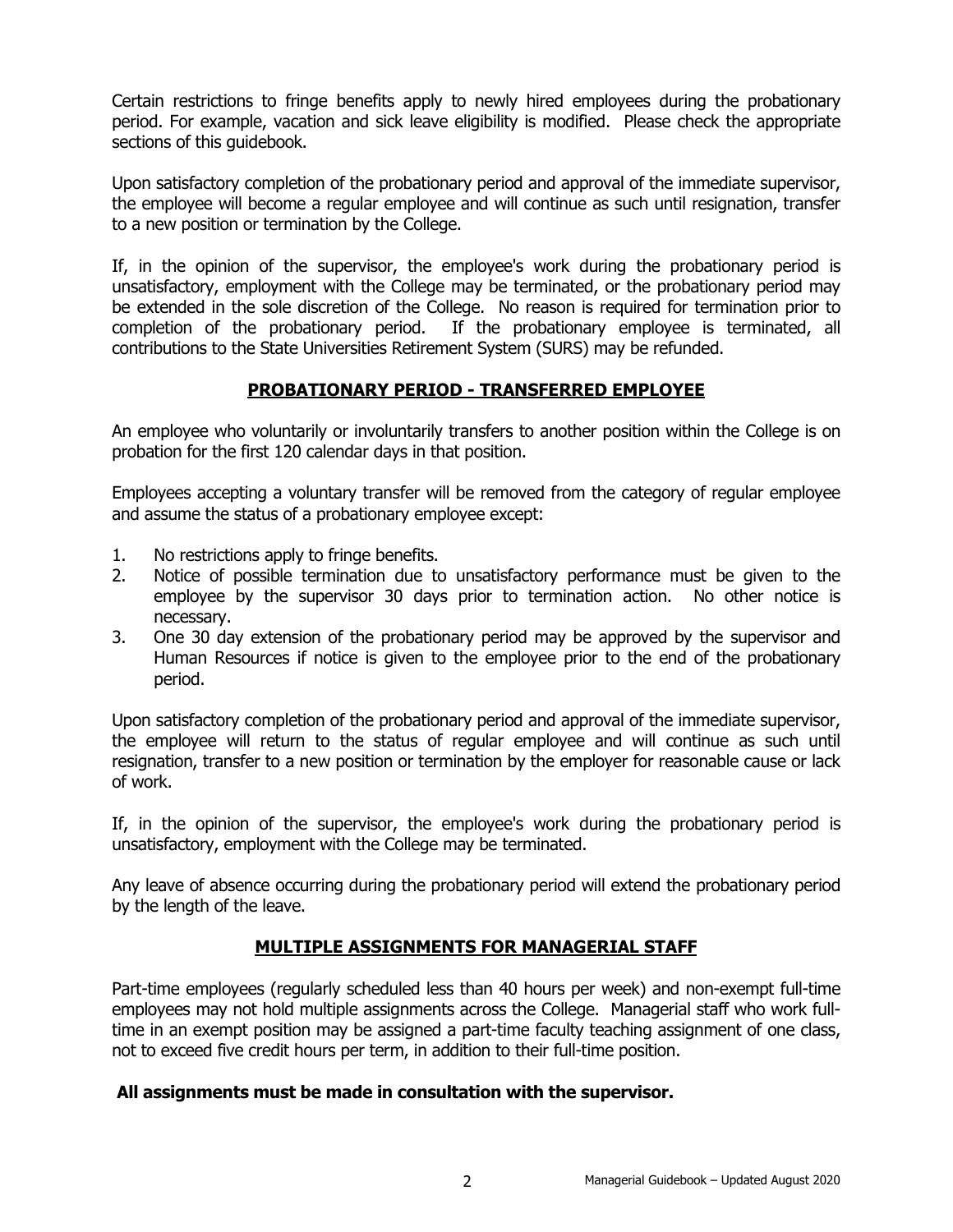**Note:** These limits apply for each term (fall, spring, summer) with no carryover of unused hours to another semester.

Assignments under this provision will not be given if in conflict with the employee's normal duties, work hours or responsibilities. If a conflict becomes apparent following such an assignment, the College may remove the part-time faculty assignment. If the conflict will continue into the future, the College may not provide such part-time assignments to the employee in the future. Any exceptions to assignments under this section will require approval by the appropriate Cabinet Member.

# **PARTICIPATION ON COMMITTEES**

<span id="page-6-0"></span>The major purpose of committee activity is to implement and further the mission and goals of the College. It is valuable to have participation of all employee groups in the shared governance's processes of the institution, provided this participation does not impede the dayto-day functions of the College.

#### **The supervisor will determine the impact of this participation on the individual's workload and on the department.**

# **ELIGIBILITY FOR TRANSFER WITHIN THE COLLEGE**

<span id="page-6-1"></span>Current employees may apply for vacancies as they occur. The College encourages the development and professional growth of employees and gives full and equal consideration to qualified internal candidates. Job vacancies will be posted on the College's online job application site.

Qualified College employees will be given first consideration for open positions during the initial seven day job posting.

Employees seeking a new position at the College may be asked to submit to a post-offer physical, a background investigation, and/or additional skills testing as it relates to the new position.

Salary placement for internal transfer is reviewed in accordance with guidelines established by Human Resources.

# **EMPLOYEE PERFORMANCE EVALUATION**

<span id="page-6-2"></span>Employees are evaluated by the supervisor at least once a year. The evaluation is based on the immediate supervisor's assessment of the employee's overall job performance. The evaluation is conducted as fairly and objectively as reasonably possible according to procedures established by Human Resources.

The supervisor will complete performance evaluations for the employee:

- midway through the probationary period;
- at the conclusion of the probationary period;
- and annually thereafter between 4/1 and 6/15 for a review typically for the period between 7/1 of the prior calendar year and 6/30 of the current calendar year.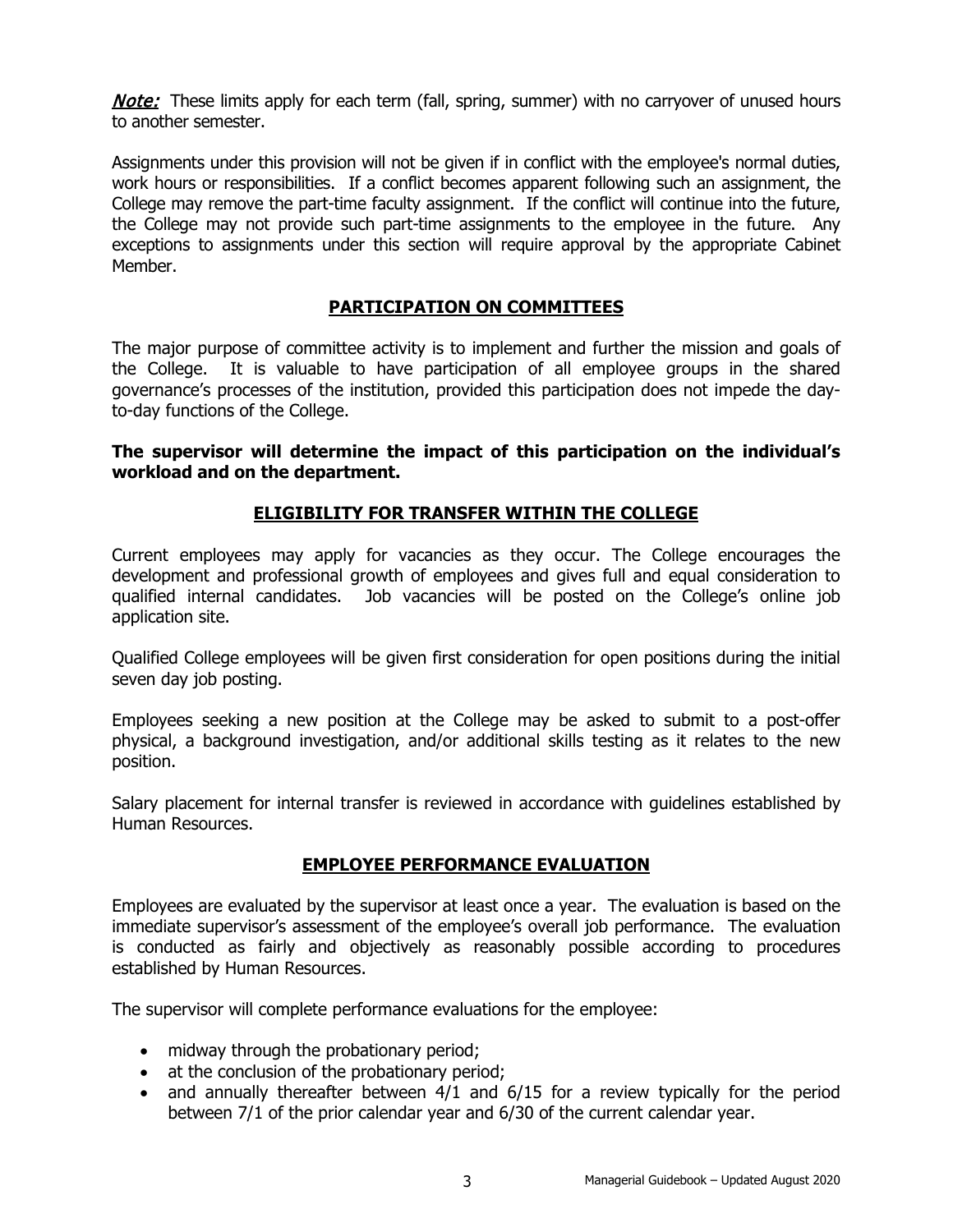Following the evaluation, the supervisor and employee both sign the evaluation form. The employee may add any comments within two weeks of the evaluation date. A supervisor's response to an employee's concern or request will be completed within a reasonable time.

When a non-probationary employee receives an overall "Needs Improvement" rating, the development of a formal "Performance Development Plan" (PDP) is required for the employee. The purpose of the Performance Development Plan is to help supervisors/managers and the employee address and resolve performance issues. The PDP communicates the performance issues, when an improved level of performance is to be achieved and the action steps that will assist the employee in meeting performance expectations. The supervisor/manager must consult with Human Resources before initiating and finalizing a PDP.

An employee who receives an overall rating of "Needs Improvement" on their performance evaluation will not be eligible for a pay increase on July 1<sup>st</sup>.

The employee's performance will be evaluated throughout the PDP timeframe. Should the employee not demonstrate sufficient performance improvement, appropriate progressive discipline steps will be initiated up to and including termination of employment. Assuming ongoing progress, the employee will be re-evaluated in January. If the employee demonstrates improved and sustained performance resulting in an overall rating of "Meets Expectations", they will be eligible for a salary increase effective February 1<sup>st</sup> consistent with the increases awarded to employees the previous July, but prorated.

The original signed evaluation form must be sent to Human Resources to be retained in the employee's file.

# **TEMPORARY CHANGE IN JOB RESPONSIBILITIES**

<span id="page-7-0"></span>When a temporary vacancy exists in a position due to a leave of absence, separation, resignation, or extended illness, the unit administrator should consult with Human Resources to determine appropriate action. Please note this practice does not apply to short-term temporary illness of one week or less, or to vacation periods.

# **WORKWEEK**

<span id="page-7-1"></span>The regular full-time workweek schedule is generally 40 hours. As stated in [Board Policy #15-](http://www.cod.edu/about/board_of_trustees/pdf/board_policies.pdf) [65,](http://www.cod.edu/about/board_of_trustees/pdf/board_policies.pdf) the workweek begins at 12:01 a.m. on Sunday and ends on the following Saturday at midnight.

# <span id="page-7-2"></span>**Definition of Workweek**

For eligible employees, days approved for sick leave, vacation time, floating holidays, College observed holidays, absence for supervisor approved professional meetings, as well as actual time worked, are considered part of the workweek.

A. Lunch periods are not part of the workweek.

- Lunch periods are of one-half hour duration;
- Every employee (except departments with prior approval from Human Resources whose work requires that lunch be part of the workday) regularly scheduled to work seven and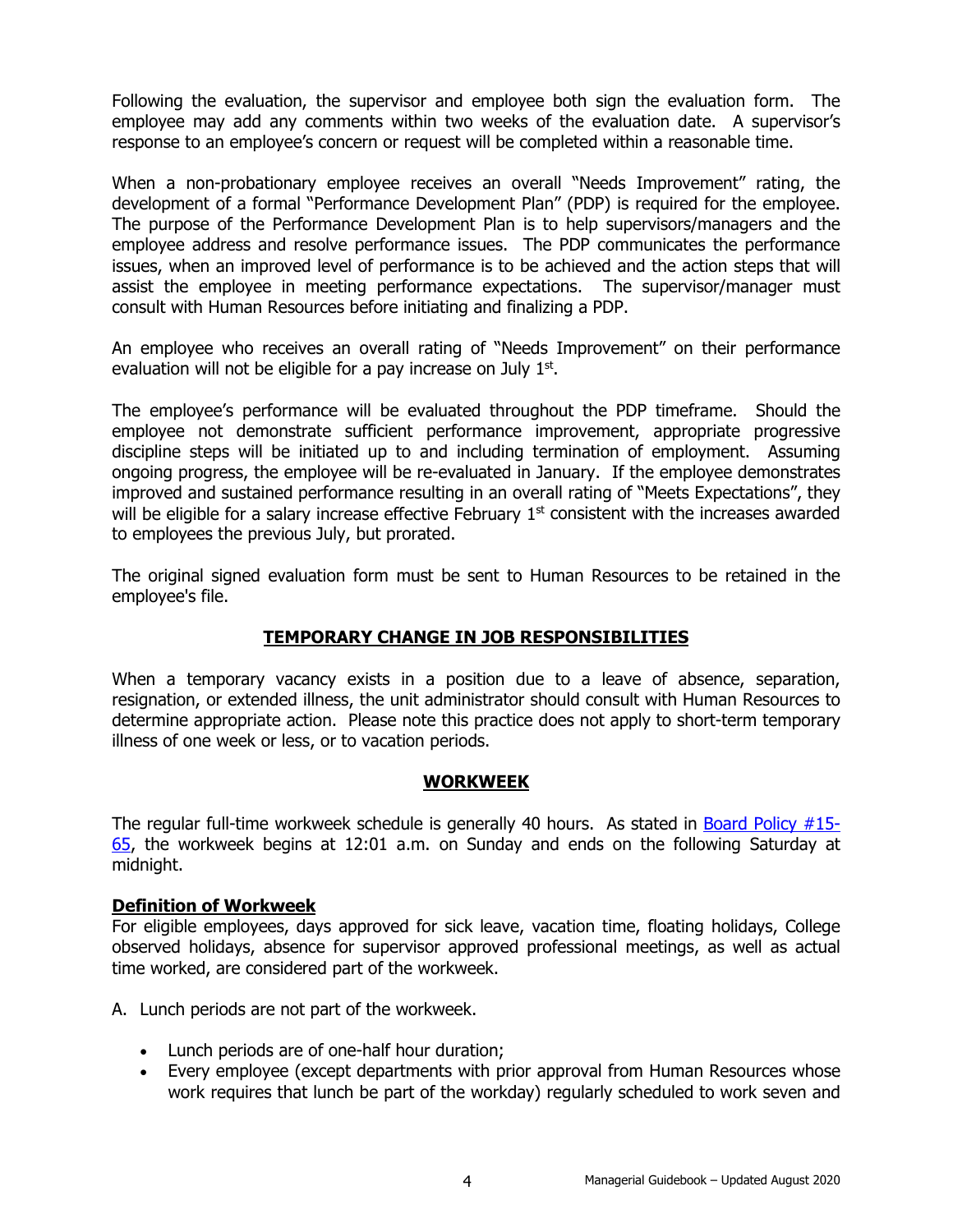one-half consecutive hours or more is required to take a 30 minute unpaid meal period beginning no later than the end of the fifth hour;

- Lunch periods are assigned by the area supervisor; and
- 30 minute unpaid lunch periods will automatically be deducted from time sheets that show no lunch taken after the fifth consecutive hour, except for those employees mentioned in "Section B".
- B. Break periods are limited to 15 minutes each, morning and afternoon, and are part of the workweek.
	- Break periods are non-cumulative;
	- Break periods are earned for each four hours worked; and
	- Break periods are assigned by the area supervisor.

# **SALARY PROVISIONS**

#### <span id="page-8-1"></span><span id="page-8-0"></span>**Compensation Philosophy**

The College provides salary and benefits to its employees in order to obtain and retain individuals competent to perform the services the College delivers to its constituency. The College will provide these salaries and benefits on the basis of overall compensation philosophy, internal equity, and external competitiveness, within the parameters of fiscal responsibility.

# <span id="page-8-2"></span>**[Managerial Staff Salary Schedule](http://www.cod.edu/about/humanresources/pdf/managerial-salary-schedule.pdf)**

# <span id="page-8-3"></span>**[Salary Placement Guidelines](http://www.cod.edu/about/humanresources/pdf/salary_placement.pdf)**

The College wants to ensure that your compensation is accurate. Please check your pay rate and deductions, and call Human Resources or Payroll with any questions. The College does collect overpayments.

A payroll calendar is posted annually on the employee portal at [insideCOD.](https://inside.cod.edu/) Regular full-time exempt managerial staff are paid on a current basis. All other managerial staff are paid on a two week delayed basis.

Should the College award salary increases in a given year, the following will apply:

- Employees close to the maximum of the range will receive an increase added to their base pay up to the amount of the overall general increase granted not to exceed the maximum of the range. Any employee who reaches the maximum of their range and does not receive the full amount of the overall general increase shall receive a stipend equivalent to the dollar amount of the percentage not received.
- Employees over the top of the range will not receive an increase to their base pay and will receive a stipend equivalent to the full amount of the overall general increase percentage granted to eligible employees that are within the range.
- Employees hired between April 1 and June 30 of the current year will not receive a salary increase unless they need to be brought to the minimum of their assigned range on the salary schedule effective July 1.
- A salary increase may be withheld for any employee who has been notified in writing of areas in need of improvement upon recommendation of the immediate supervisor. If improvement is not apparent within a reasonable time, written notice of the intended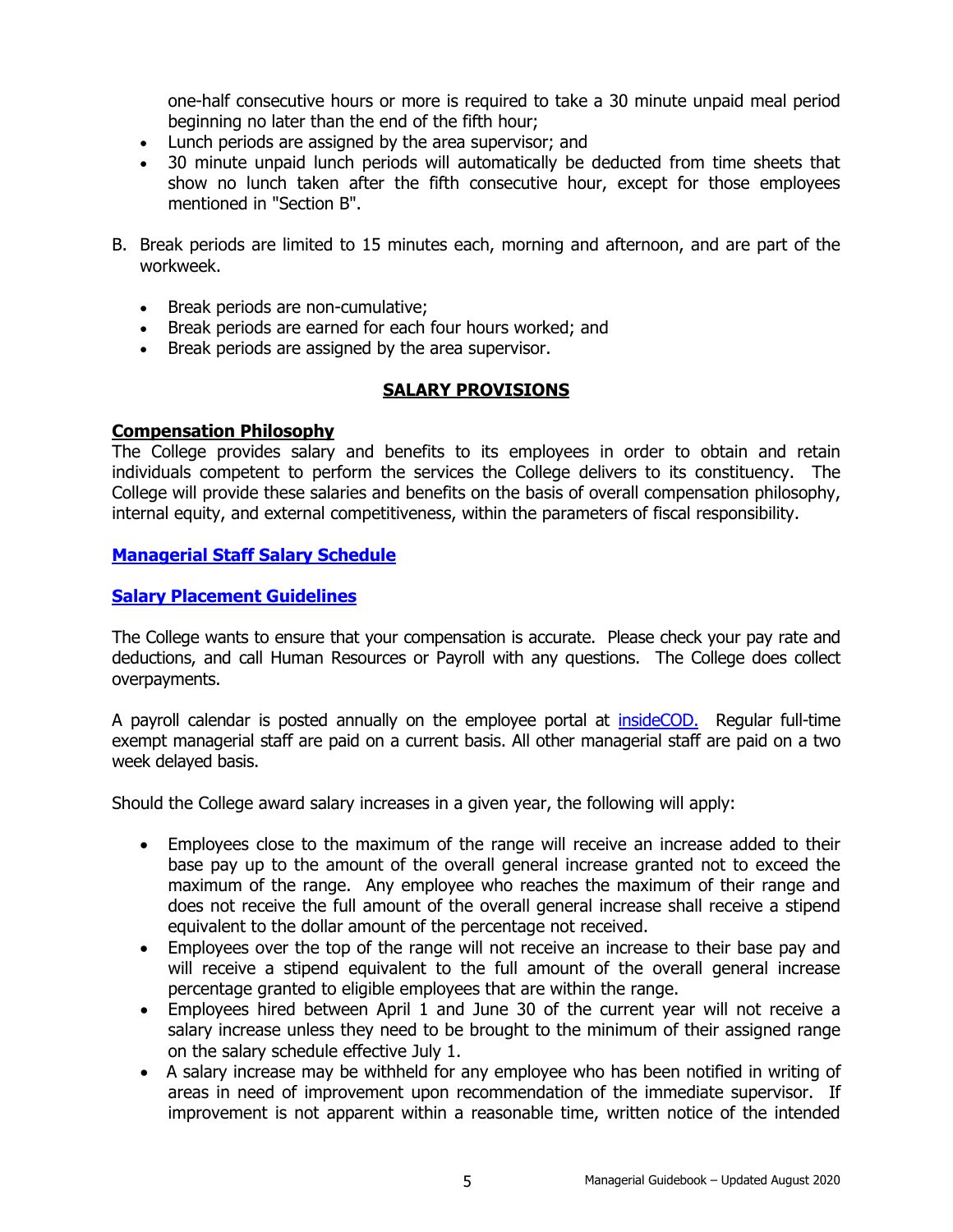action will be given to the employee by the supervisor. See section on [Discipline and](#page-27-5)  [Termination.](#page-27-5)

As explained in the "Employee Performance Evaluation" section of this Guidebook, an employee who receives an overall rating of "Needs Improvement" on their performance evaluation will not be eligible for a pay increase on July  $1<sup>st</sup>$ . If the employee demonstrates improved and sustained performance resulting in an overall rating of "Meets Expectations", they will be eligible for a salary increase effective February  $1<sup>st</sup>$  consistent with the percentage increase awarded to employees the previous July.

# **OVERTIME WORK AND COMPENSATION FOR NON-EXEMPT EMPLOYEES**

#### <span id="page-9-0"></span>**Exempt employees are not entitled to overtime pay or compensatory time ("comp time").**

#### <span id="page-9-1"></span>**Supervisory Approval**

Supervisors are responsible for the proper use of comp time, overtime, and periodic flexible scheduling for non-exempt employees.

#### <span id="page-9-2"></span>**Overtime Work**

Non-exempt employees may be required to work overtime. Overtime is defined as time worked by non-exempt employees over 40 hours per workweek, including jury duty, and supervisor approved professional meetings.

The immediate supervisor will provide reasonable notice, when possible, that it is necessary to work overtime. All overtime must be approved in advance by the appropriate administrator or the authorized approver. Overtime should be permitted or scheduled only in exceptional situations. Unauthorized overtime may result in disciplinary action.

# <span id="page-9-3"></span>**Compensation for Overtime**

For non-exempt employees, overtime will be compensated at the rate of time and one-half the employee's regular rate. Compensation for overtime hours will be through the comp time parameters, as described below, or through any applicable collective bargaining agreement. However, if the appropriate administrator determines that the use of comp time is not feasible, then the non-exempt employee will be paid for the overtime worked. **The authorizing administrator must send an e-mail to Payroll authorizing payment for overtime worked in lieu of receiving comp time.**

#### <span id="page-9-4"></span>**Periodic Flexible Scheduling**

Subject to operational needs, supervisors may permit a non-exempt employee periodically to utilize 'flexible scheduling' to allow for minor deviations from his/her regular schedule. Periodic flexible scheduling occurs when, with supervisor approval, a non-exempt employee works either less than or in excess of 8 hours on a workday, and is allowed to adjust his/her work hours on another workday, within the same workweek, by a corresponding amount of time. Periodic flexible scheduling may not span more than 1 workweek and may not exceed a total of 40 hours worked per workweek.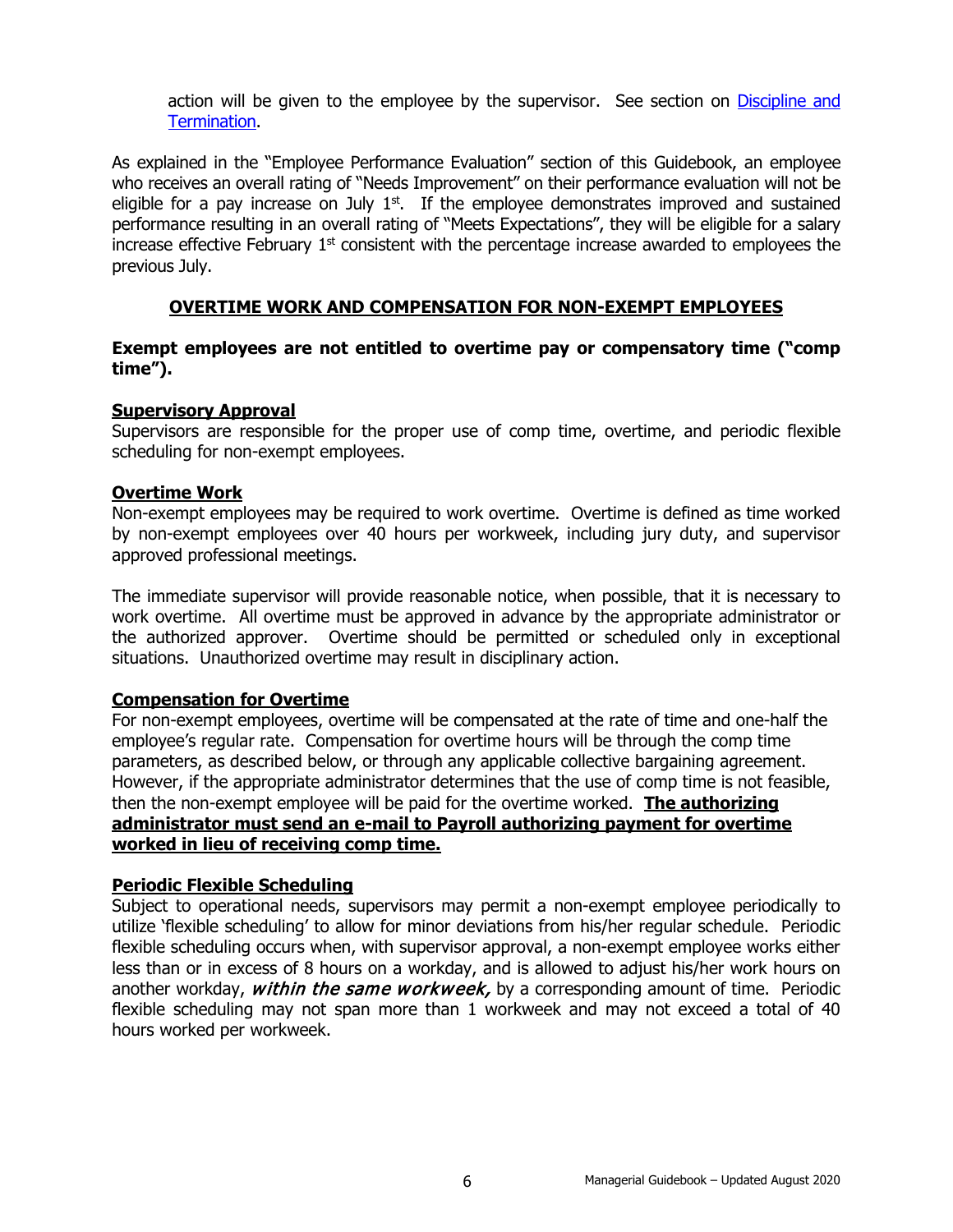# Examples:

- 1. A non-exempt employee works 10 hours on a Tuesday; the non-exempt employee could work 2 hours less on the remaining day(s) in that workweek, with prior supervisor approval.
- 2. With prior supervisor approval, a non-exempt employee works 6 hours on a Monday. If the non-exempt employee wants to make-up the 2 hours not worked, he/she could:
	- o work 2 additional hours on the remaining day(s) in that workweek; or,
	- o request 2 hours accrued paid leave time or accrued comp time hours.

# <span id="page-10-0"></span>**Comp Time**

Comp time may be earned when a non-exempt employee works overtime. For each hour worked over 40 hours per week, a non-exempt employee may earn 1.5 hours of comp time. Non-exempt employees must obtain supervisor approval prior to working overtime and prior to using comp time.

- 1. Comp Time Bank. There is a maximum comp time accrual not to exceed 60 hours. If a non-exempt employee's comp time bank reaches the maximum, the non-exempt employee will be strongly encouraged to use his/her comp time as soon as reasonably possible. If an employee has 60 hours or more in his/her comp time bank, additional comp time earned may be paid to the non-exempt employee. Any comp time unused after June  $30<sup>th</sup>$  of each year may be paid to the non-exempt employee, at the discretion of the College.
- 2. Use of Comp Time.
	- (a) Accumulated comp time must be taken as soon as practical after the end of the payroll period in which the comp time was earned.
	- (b) Requests to use accrued comp time require supervisor approval and shall not unduly disrupt operations. A supervisor should consider the normal work schedules of the department or division, anticipated peak workloads based on past experience, the availability of substitute staff, and emergency requirements for staff and services in determining when comp time may be taken.
- 3. Comp time hours earned and used must be tracked through the automated time reporting system.

Hours worked in excess of 40 hours in a workweek should be designated in the dropdown menu as "Compensatory Time Earned" in the "Other Time Hours" category of the automated time reporting system. These hours are then automatically calculated at 1.5 hours for each hour worked in excess of 40 in a workweek and placed in the nonexempt employee's comp time bank. The use of comp time banked hours must be tracked by utilizing "Compensatory Time Used" from the drop-down menu in the automated time reporting system.

4. The College may at any time, at its option, pay a non-exempt employee for all or part of the non-exempt employee's accumulated comp time.

**Example:** A non-exempt employee works 42 hours in a workweek. The non-exempt employee will be paid for 40 hours, and the non-exempt employee's comp time bank will be credited with 3 straight time hours (2 hours worked over 40 multiplied by 1.5). If that non-exempt employee already has 60 hours in his/her comp time bank, he/she may receive the 3 straight time hours of pay instead of having those hours deposited into the comp time bank.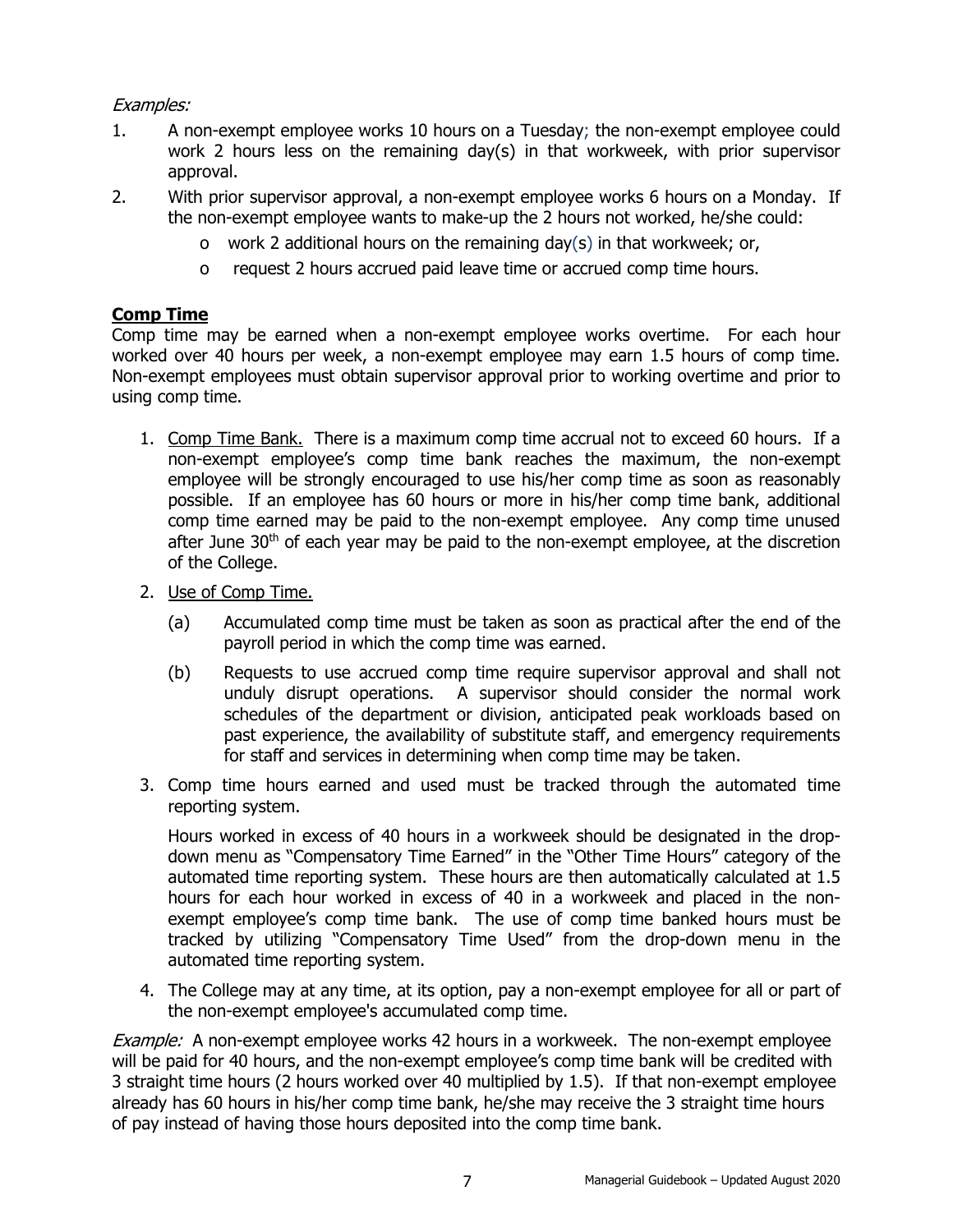# <span id="page-11-0"></span>**Termination of Employment**

Upon termination of employment, a non-exempt employee will be paid for unused comp time at (A) the average regular rate received by such non-exempt employee during the last 3 years of the non-exempt employee's employment, or (B) the final regular rate received by such employee, whichever is higher.

# <span id="page-11-1"></span>**Records**

The College's Payroll Office will keep records of comp time, which will be available to all employees through the leave plan summary page on the [myACCESS](http://myaccess.cod.edu/) time reporting system. The College also will maintain all records as required by law.

# **RECALL (CALL BACK)**

<span id="page-11-2"></span>A non-exempt employee who has left the workplace and who is called back to work after that time (not including travel time), but before the employee reports for the next regularly assigned workday, will be guaranteed a minimum of two hours of pay at the employee's straight time rate [\(Board Policy #15-185\)](http://www.cod.edu/about/board_of_trustees/pdf/board_policies.pdf).

# **SHIFT DIFFERENTIAL**

<span id="page-11-3"></span>Full-time, non-exempt employees will qualify for differential pay for work performed during the second or third shift provided the employee works over one-half the normal premium shift hours in a week or where the employee is regularly scheduled for substantially flexible/variable hours [\(Board Policy #15-75\)](http://www.cod.edu/about/board_of_trustees/pdf/board_policies.pdf).

# **FLEXTIME**

<span id="page-11-4"></span>Flextime is a flexible work schedule that permits a variable starting and quitting time within limits set by the supervisor. Flextime may be an option in some positions. Petitions for a flexible schedule should be submitted to the immediate supervisor. The needs of the College are the first consideration in granting flextime. All work schedules may be adjusted or modified with reasonable notice by the supervisor based upon the needs of the College.

# **SUMMER FLEXTIME**

<span id="page-11-5"></span>The College operates on a four day schedule Monday through Thursday during the Summer Term. Some areas of the College are open additional days of the week. Full-time benefited managerial staff working in a department on a four day schedule are to work a reduced week of 38 hours for 40 hours' pay. Eligible employees are given an eight-hour holiday for Memorial Day and the Fourth of July. To cover the remaining 30 hour workweek, employees may choose not to take six 15 minute breaks to equal one and one-half hours of "work time". A maximum of one and one-half hours of break time can be accumulated as "work hours". This option is only available with supervisory approval.

Optional schedules available with supervisory approval are:

- Work four nine and one-half hour days (Monday through Thursday).
- Work four eight hour days (32 hours) with one vacation day (six hours) taken each week. Exempt employees must initiate a leave request via myACCESS and have it approved by their manager for vacation days indicating the total number of daily hours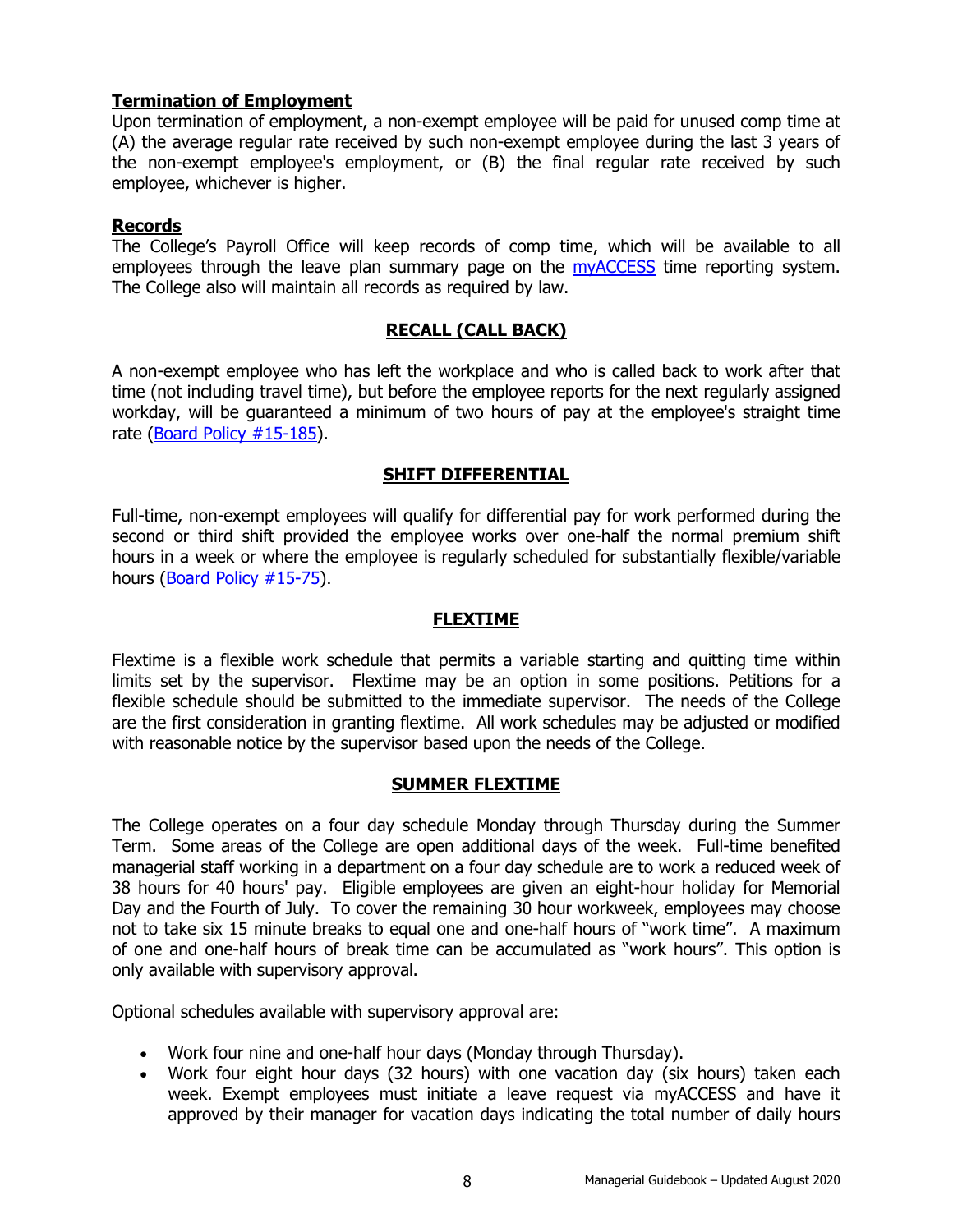taken on each Leave Reporting Form submitted for hours during the summer schedule. Non-exempt employees must indicate the time taken as vacation through the automated time reporting system.

• Non-exempt employees can also work four eight hour days (32 hours) with a six hour reduction in pay but no reduction in benefits, other than vacation accrual. Non-exempt employees must indicate the time taken without pay through the automated time reporting system.

In some cases, the operational needs of the College may not permit the use of some, or all, of these options. The supervisor will determine the availability of summer flextime.

**Note:** If a full-time employee is sick or uses bereavement time during a week, the employee will receive a maximum of 40 hours pay, two being summer flextime hours.

The following pertains to those who elect, with supervisory approval, to work an optional schedule:

- Vacation days accrue based upon hours worked, plus two summer flextime hours, for full-time employees who are entitled to benefits.
- Life insurance and medical/dental/vision insurance coverages are not affected by the summer schedule, provided the employee works at least 75 percent of their regularly scheduled weekly hours in accordance with the normal academic year. The time may include time worked, paid sick days, vacation days, and/or holidays (except designated nine month positions).
- Employees on an optional schedule are charged the actual hours in the appropriate day for time taken for vacation or sick leave, based on their pre-approved summer schedule.
- A half day of a scheduled nine and one-half hour day for vacation or illness is counted as four and three-quarter hours for these purposes and should be so reported.
- Floating holidays are limited to eight hours (prorated for benefited employees working 30 to 40 hours per week).

Each employee who requests a summer option must indicate to the supervisor, in writing, a preference for workdays including starting and ending times. Supervisors will determine whether any proposed work schedules meet the operational needs of the College. If the supervisor approves, each employee's work schedule is submitted to the area Administrator for final approval.

# **TARDINESS**

<span id="page-12-0"></span>Employees are expected to be at work at the time agreed upon with their supervisor. Employees are expected to notify their immediate supervisor when they will be more than 30 minutes late.

For non-exempt employees, tardiness of eight or more minutes per any given quarter hour will result in a pay reduction corresponding to the number of quarter hour increments late. It is the responsibility of the supervisor to determine if an employee is tardy.

Recurring incidents of tardiness will require the employee to correct the problem. Documentation of any written supervisory intervention will be forwarded to the employee's file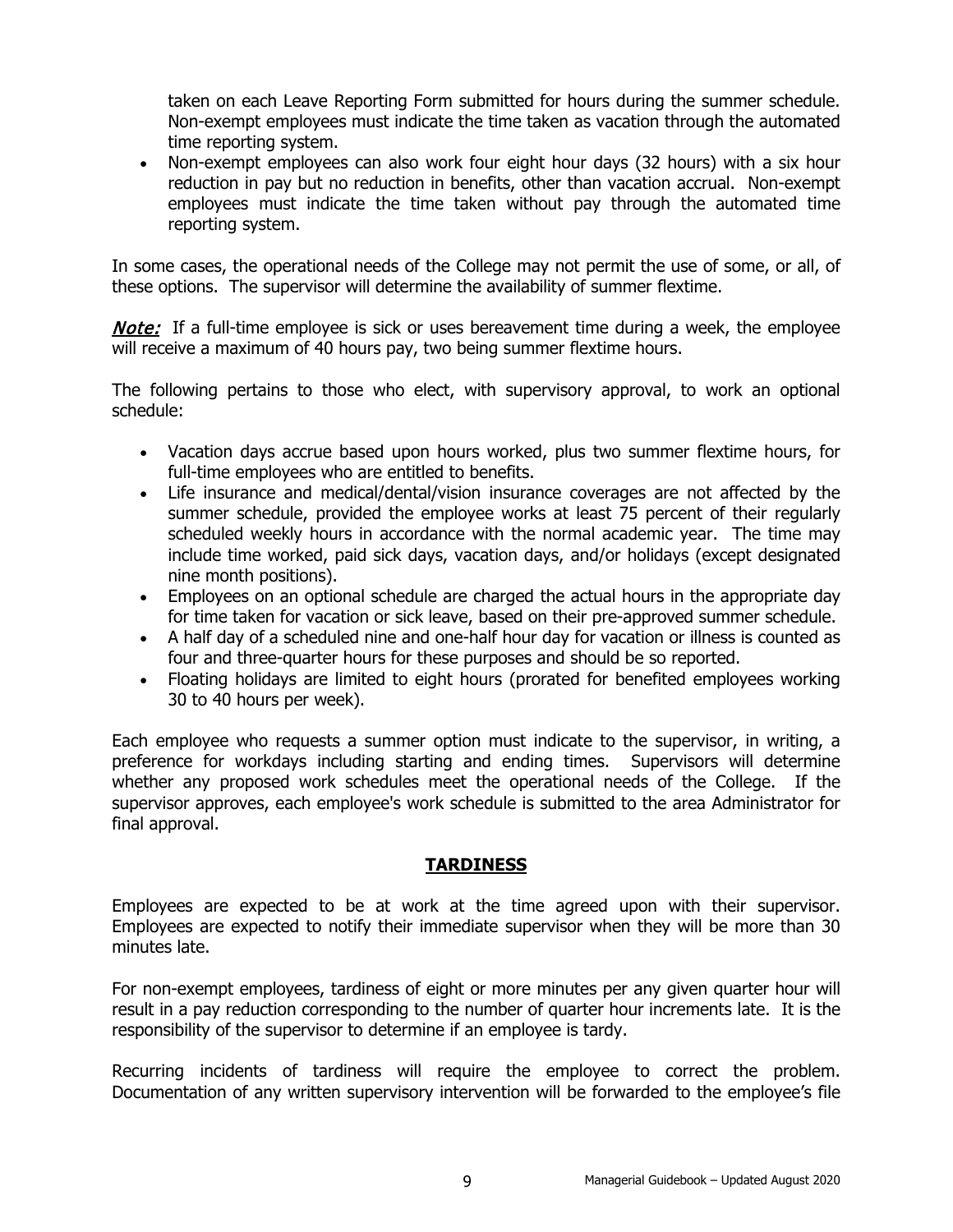in Human Resources. Failure to resolve the problem may result in disciplinary action, up to and including termination of employment [\(See Discipline and Termination\)](#page-27-2).

# **TIME REPORTING**

<span id="page-13-0"></span>Non-exempt employees are required to complete a time record either electronically or by paper. All time records must reference hours worked (regular hours) and hours are to be recorded by in and out time. Hours not worked but used, such as sick, vacation, holiday hours and so forth, are to be reported as a cumulative daily total, for example vacation - six hours. Employees must designate what type of leave was used and are encouraged to check their leave balances on [myACCESS](http://myaccess.cod.edu/) to ensure hours are available. Employees must submit their time record acknowledging the hours reported are true and correct and their supervisor (or designee) will review and approve. Time records must be approved by the employee's supervisor (or designee) and submitted to the Payroll Office by the established cutoff date.

Employees must use designated time clocks if required by the department supervisor. Supervisors must specify on the time card any adjustment of hours, initial, and send a copy to the employee. Supervisors will enter the employee's time into the automated time reporting system (Web Time) and, on behalf of the employee, submit the electronic timesheet to the Payroll Office.

**NOTE:** It is the responsibility of the employee to monitor paid leave time available and not to exceed it.

# **BUSINESS TRAVEL/WORK TIME (NON-EXEMPT)**

<span id="page-13-1"></span>Employees may be eligible for compensation for the time they spend traveling. Human Resources should be consulted to determine the appropriate calculation.

# **FRINGE BENEFITS – PAID LEAVES**

<span id="page-13-2"></span>See "Leave Plan Summary" in *myACCESS* for your paid leave balances.

#### <span id="page-13-3"></span>**Bereavement Leave**

**Eligibility:** Employees who are regularly scheduled to work 30 or more hours per week.

**Description:** These employees may be allowed up to five bereavement days per qualified incident for "immediate" family members. Immediate family is defined for the purpose of bereavement leave as parents, spouses, brothers, sisters, children, grandparents, grandchildren, parent-in-law, brothers-in-law, sisters-in-law, aunts/uncles, nieces/nephews, unmarried partner/fiancé, step and half relatives that are specified within these familial relationships, any individual for whom employee has legal guardian status. Bereavement days are subtracted from sick days.

Employees may be allowed an additional five (5) days up to a maximum of ten (10) work days of unpaid leave to attend a funeral of a child, make arrangements necessitated by the death of the child and to grieve the death of a child. If an employee suffers the death of more than one child in any 12-month period, the employee may be allowed up to six weeks of unpaid bereavement leave in the 12-month period. Leave time for this provision must be used within 60 days after the employee receives notice of the death of his or her child. "Child" is defined as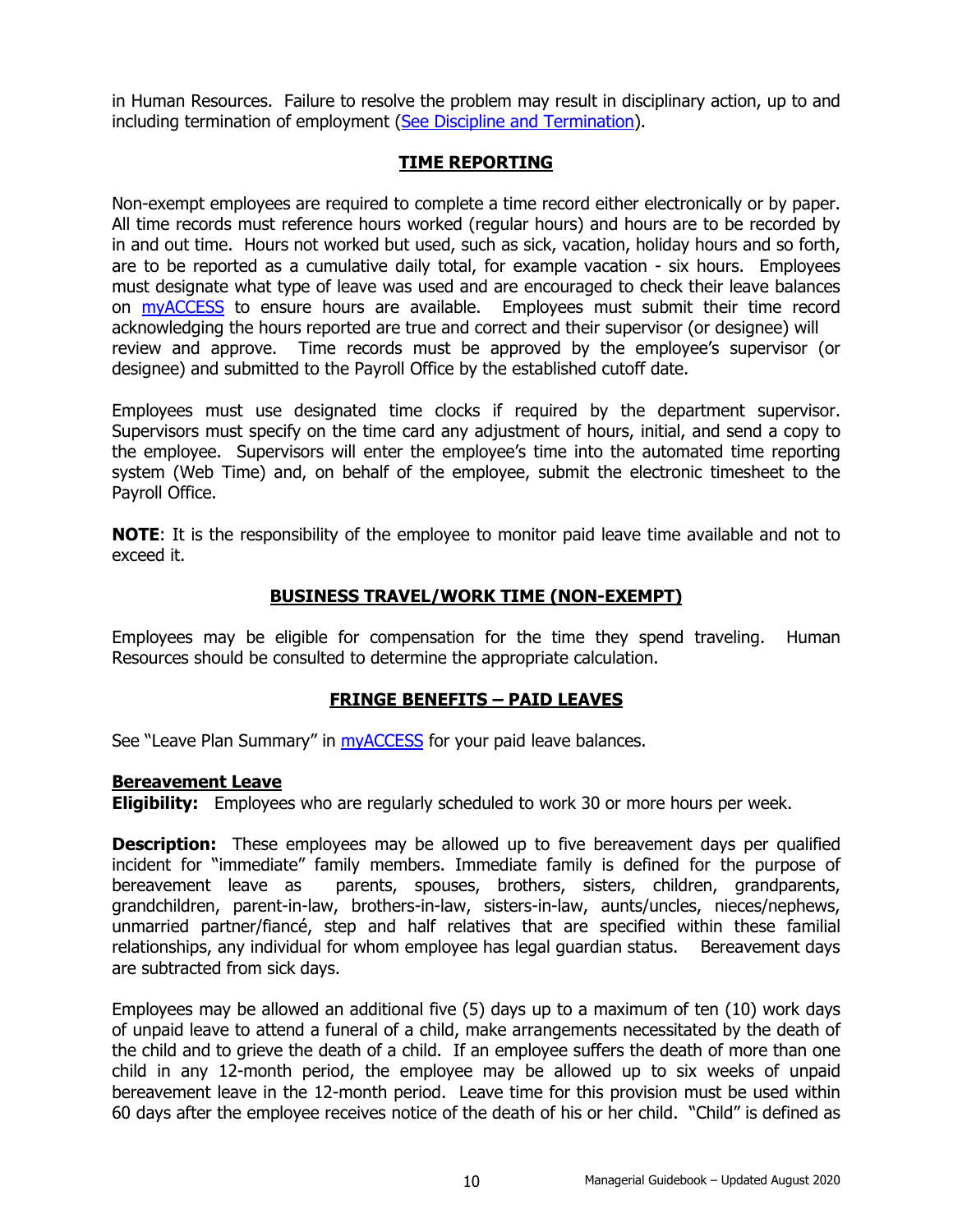employee's biological son or daughter, adopted, or foster child, a stepchild, legal ward, or a child of a person standing in loco parentis. Employees may elect to substitute accrued vacation for unpaid leave available provided under policy.

# <span id="page-14-0"></span>**Blood Donation Leave**

**Eligibility:** Employees who are regularly scheduled to work 30 or more hours per week and have been employed at the College for a period of 120 days or more.

**Description:** Eligible employees may request up to one hour paid leave time every 56 calendar days to donate blood and up to two hours to donate blood platelets when done in accordance with nationally recognized standards.

- 1. The employee is only entitled to blood donation leave if the supervisor consents in advance to the employee's request for leave.
- 2. As a condition of approving the leave, the supervisor may require the employee to provide documentation of the donation.

# <span id="page-14-1"></span>**Floating Holiday**

**Eligibility:** Employees who are regularly scheduled to work 30 or more hours per week.

**Description:** Employees who are regularly scheduled to work 30 or more hours per week may take floating holiday hours as granted by the administration each fiscal year\*. The needs of the College will be the primary consideration in approving a floating holiday.

- The request should be submitted to the supervisor at least two weeks in advance.
- The holiday must be used during the fiscal year in which it is granted (before June 30).
- New employees become eligible for the floating holiday in the fiscal year in which they complete their probationary period.
- The holiday may not be taken during the first 120 days of employment.
- Floating holidays do not accumulate.

\*College administration may grant more than one floating holiday per year if the College is open on one or more of the College observed legal holidays.

# <span id="page-14-2"></span>**Health Leave Bank**

**Eligibility:** Newly hired employees who are regularly scheduled to work 30 or more hours per week may join immediately by contributing the prorata annual premium within 30 days of their employment date. Current employees regularly scheduled to work 30 or more hours per week may join between June 1 and June 30 of each year for membership in the succeeding fiscal year. The health leave bank will be available to employees after six months of membership in the bank and after exhaustion of the employee's accumulated health leave or any other earned paid leave. The health leave bank is not available if other compensation is being received for the absence, i.e. worker's compensation, disability, etc. Employees who terminate employment and return will be treated as a new employee if rehired.

**Description:** The health leave bank is a voluntary collection of donated sick leave hours from benefited employees to other college employees to be used as an extension of paid leave in case of an extended illness or accident. An employee may apply for time from the health leave bank from the Vice President of Human Resources.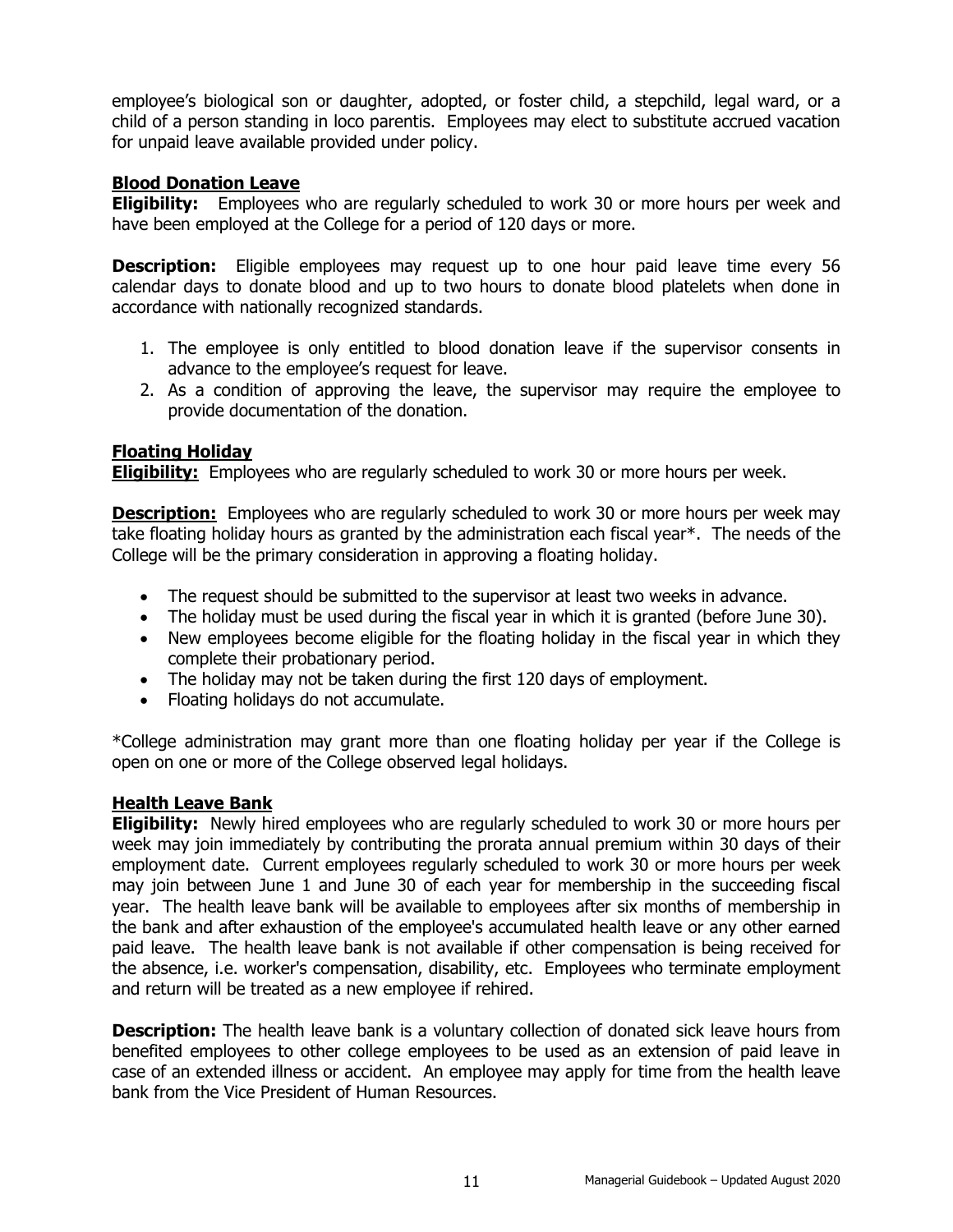To request time from the Health Leave Bank, contact Human Resources. For additional information, please review the "Information and Procedures for Time Off for Medical Reasons", which is located under the HR Benefits/Information and Procedures section of the employee portal at [insideCOD.](https://inside.cod.edu/)

# <span id="page-15-0"></span>**Holidays**

Generally, when a holiday falls on a Saturday, the holiday is observed the preceding Friday; when a holiday falls on a Sunday, the holiday is observed on the following Monday. Check the [Holiday Calendar](https://inside.cod.edu/employees/Pages/default.aspx) for College observed holidays. For a description of the holidays that are observed by the College and for more detailed information, please refer to the Holiday Overview which is located under the HR Benefits/Information and Procedures section of the employee portal at [insideCOD.](https://inside.cod.edu/)

**Eligibility:** Employees who are regularly scheduled to work 20 or more hours per week, upon employment are eligible for paid holidays that are observed during their normally scheduled workweek. The total number of hours worked plus holiday hours shall not exceed the total regularly scheduled hours for the workweek. Employees that are regularly scheduled to work less than 20 hours per week are not paid for holidays. Please refer to the Part-Time Employee [Holiday Pay Memo](http://www.cod.edu/about/humanresources/pdf/holiday_pay_part_time_employees.pdf) for additional information regarding eligibility for employees regularly scheduled to work 20 or more hours per week.

To be eligible for Holiday Pay, an employee must work their scheduled shift the day before and the day after the holiday unless the employee was not scheduled to work due to a preapproved absence (i.e. preapproved vacation time or Family Medical Leave – FMLA). Any exceptions for an absence due to extenuating circumstances may require documentation for approval to receive Holiday Pay.

# <span id="page-15-1"></span>**Sick Leave**

**Eligibility:** Employees who are regularly scheduled to work 30 hours or more per week upon employment.

**Description:** An eligible employee is entitled to 16 workdays of sick leave per fiscal year.

New employees receive eight days sick leave for the first six months of employment. An additional eight days become available after six months. Eight hours (one day) can be donated to the Health Leave Bank, if the employee so desires, leaving 120 hours (15 days) available for personal use. Each subsequent year (after completion of the first year of benefited service), the employee is credited with 16 days of sick leave at the beginning of the fiscal year (July 1). Carryover of unused sick leave accumulation will be allowed up to a maximum of 300 days (2,400 hours) in addition to the 16 day entitlement for the current year, not to exceed 316 days at any point in time.

Paid sick leave is to be taken when the employee is sick and unable to work, or for treatment by a health care practitioner.

#### Effective January 1, 2017:

Each fiscal year, the employee may use up to eight (8) days of their sick leave balance when there is a sickness, medical appointment or disability involving a member of the employee's immediate family which requires the employee's personal care. Immediate family is defined for the purpose of paid sick leave as child, stepchild, spouse, domestic partner, sibling, parent,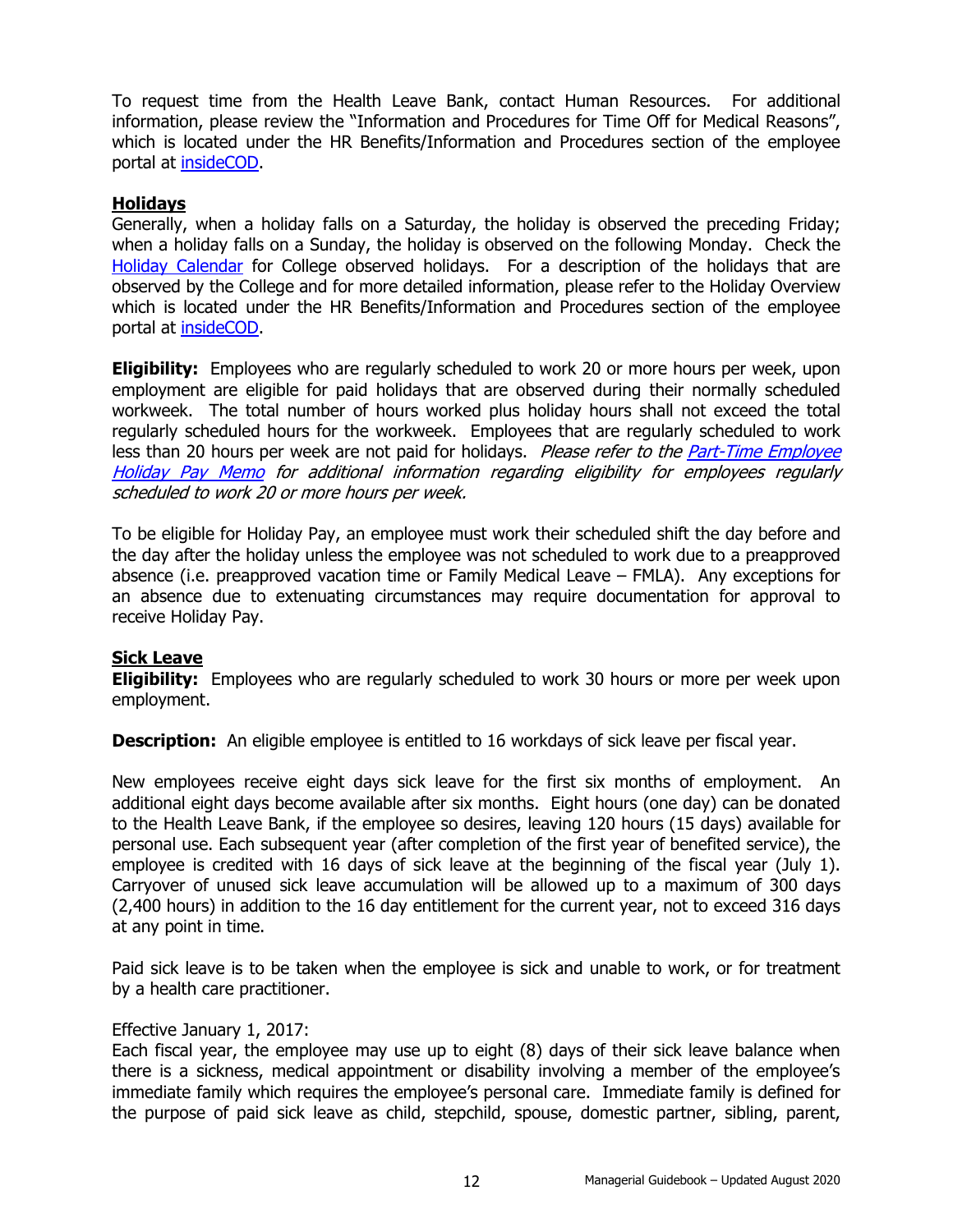mother-in-law, father-in-law, grandchild, grandparent, or stepparent. Vacation Leave may also be used for a sick family member. No sick leave time accumulated from previous fiscal years can be used for sick leave time for the illness, injury or medical appointment of the employee's family member.

**Note:** In no case may sick hours exceed normal work hours in a given week.

# <span id="page-16-0"></span>**Procedure for Sick Leave**

An eligible employee who requests sick leave must notify the supervisor as early as possible, but at least prior to the starting time of the scheduled shift. If the supervisor is unavailable upon notification, voice mail and/or e-mail may suffice. Please check with your supervisor; special arrangements may need to be made within your department. If the employee does not call prior to the beginning of the shift, the day will be without pay, except in the case of serious illness or accident, which would otherwise prevent notification. In those circumstances, notification must be made as soon as possible.

- For exempt employees: The department supervisor must send an approved leave request via **myACCESS** to the Payroll Office at the time the illness occurs and for every pay period until the illness ceases. For non-exempt employees: Time records must be properly noted.
- Credit for sick leave is granted each year on July 1. A new employee of the College is not eligible to take more than eight days of Health Leave until completion of six months of service with the College.
- Bereavement days taken because of a death in the family will be deducted from sick leave accrual (see Bereavement section for additional information).
- An employee will not be paid sick leave for days absent immediately preceding termination of employment unless the employee presents an approved physician's certificate of illness.
- In the event of termination of employment, an adjustment will be made in the last paycheck if the employee has been paid for more sick leave than earned.
- The employee's immediate supervisor may request a physician's note to certify the illness for any employee's absence or absence due to care of a family member lasting three days or more. For periods of less than three days, a supervisor may require a physician's note with approval by Human Resources.
- Supervisors must notify Human Resources as soon as they know that an employee will be out sick for more than five (5) working days.
- If the employee is eligible for Leave under the Family Medical Leave Act (FMLA), Human Resources will forward the required certification documents to the employee. If FMLA is taken due to the employee's own condition, a Return to Work Evaluation Form from the employee's treating physician will be required before the employee can return to work.
- If FMLA is not applicable, a Healthcare Provider's Statement Return to Work Evaluation Form must be submitted to Human Resources for any period of illness in excess of five (5) working days or sick leave benefits will be suspended. This form is used to certify the illness during the absence. A Return to Work Evaluation Form from the employee's treating physician will be required before the employee can return to work.
- Verification or evidence of a family member's illness may be required from the Health Care Provider.
- The above forms are available in the Forms Library on the employee portal at [insideCOD.](https://inside.cod.edu/employees)
- All medical information will be kept in Human Resources.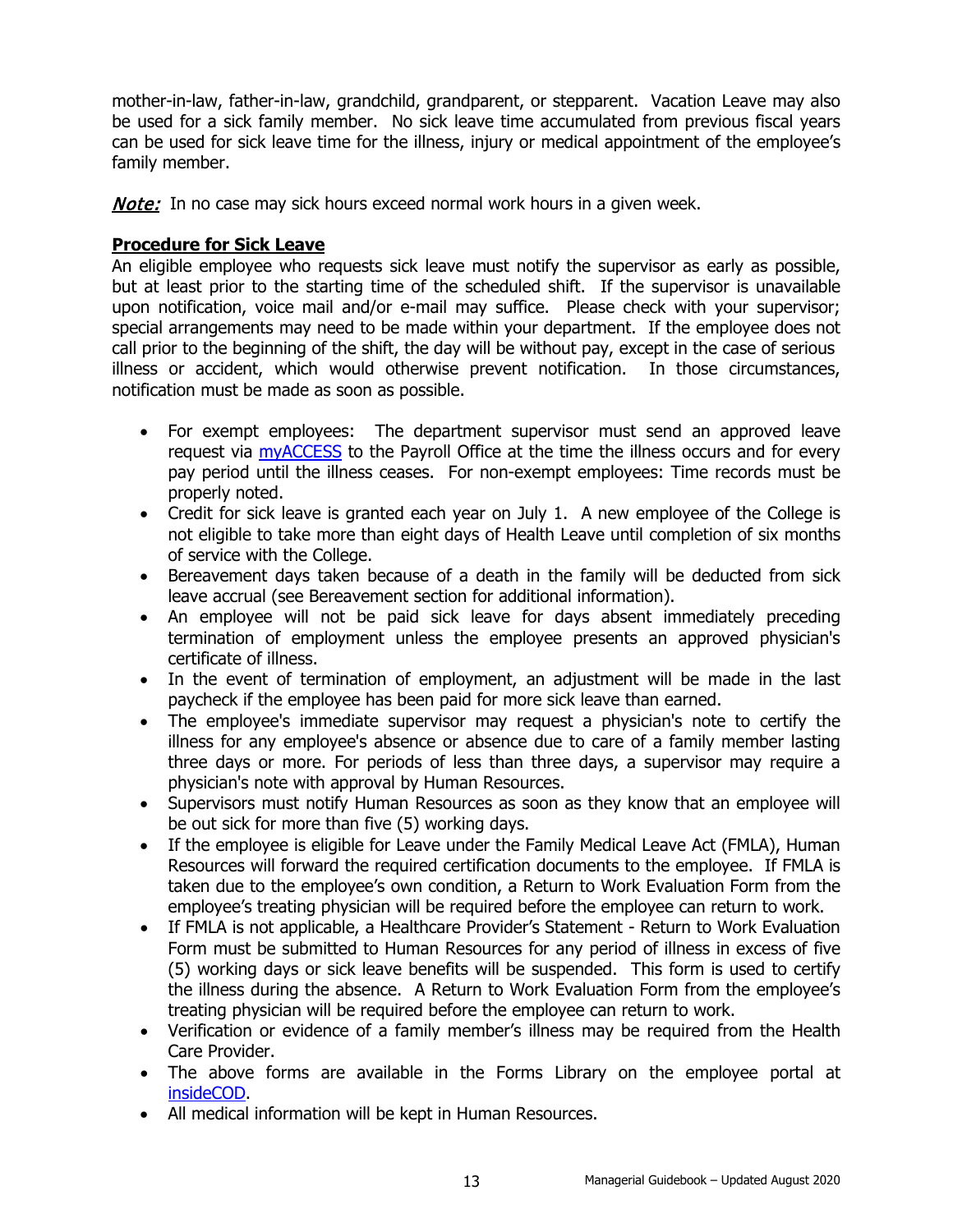# <span id="page-17-0"></span>**Vacation**

**Eligibility:** Employees who are regularly scheduled to work 30 or more hours per week are eligible to use accrued vacation hours after the first 120 calendar days of employment. If 120 days have not been completed, the Vice President of Human Resources may give special approval to use accrued vacation days.

**Description:** Vacation is earned at the following rate for employees with continuous benefited service commencing **prior** to 7/1/2012:

| YEARS OF CONTINUOUS BENEFITED<br><b>SERVICE</b> | <b>VACATION DAYS/YEAR</b> |
|-------------------------------------------------|---------------------------|
|                                                 |                           |
| less than 5 years                               | 13                        |
|                                                 |                           |
| <b>COMPLETION OF</b>                            |                           |
|                                                 |                           |
| 5 years, but less than 10 years:                | 18                        |
|                                                 |                           |
| 10 years, but less than 15 years:               | 23                        |
|                                                 |                           |
| 15-16 years:                                    | 24                        |
|                                                 |                           |
| 17 years or more:                               | 25                        |

**Description:** Vacation is earned at the following rate for employees with continuous benefited service commencing on or after 7/1/2012:

| <b>YEARS OF CONTINUOUS BENEFITED</b><br><b>SERVICE</b> | <b>VACATION DAYS/YEAR</b> |
|--------------------------------------------------------|---------------------------|
|                                                        |                           |
| less than 5 years                                      | 10                        |
|                                                        |                           |
| <b>COMPLETION OF</b>                                   |                           |
|                                                        |                           |
| 5 years, but less than 10 years:                       | 15                        |
|                                                        |                           |
| 10 years or more:                                      | 20                        |
|                                                        |                           |

Vacation time is automatically added to each eligible employee's vacation hours every pay period beginning with the initial day of benefited employment.

"Workday" is defined as an eight hour day for full-time employees and the number of regularly scheduled daily hours for employees who work 30 hours or more but less than full-time.

Listed below is information to assist employees in interpreting vacation rules:

• Non-exempt employees must record vacation days on time records and submit it through their supervisor to the Payroll Office.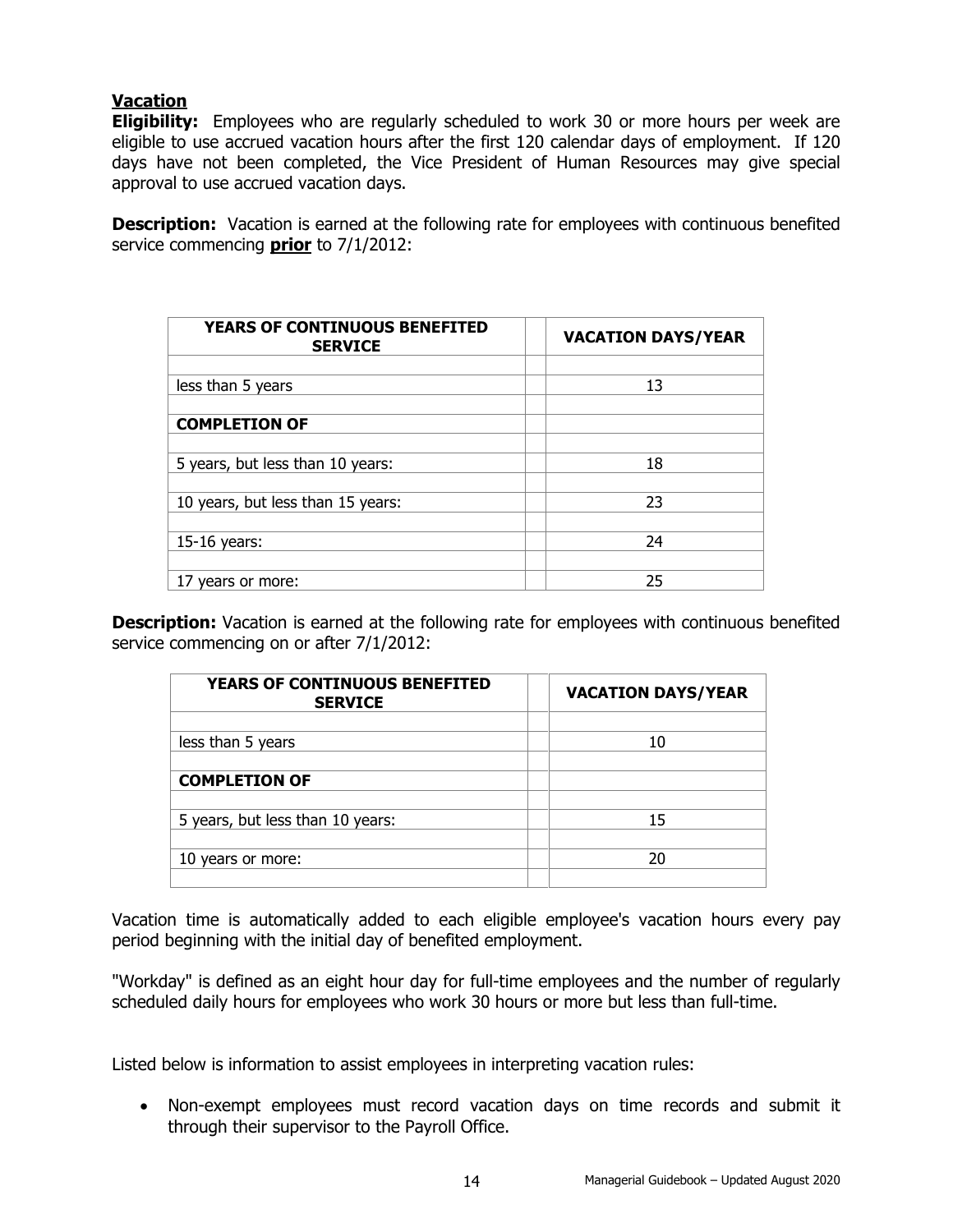- Exempt employees must record vacation days via a leave request on myACCESS.
- July 1 is the date from which accumulated days of vacation are computed. New employees accumulate vacation on a pro-rated basis to that date.
- Employees must request and receive approval in advance for vacation dates from the supervisor. The needs of the College must be the first consideration in approving vacation dates.
- Employees may not take vacation time prior to being earned. Any exception must be approved by the Cabinet member for the area and the Vice President of Human Resources.
- Employees are encouraged to take vacation on a current basis; however, when it is not possible for an employee to take vacation because of job responsibilities, unused vacation time may be carried over up to a maximum of 25 days based on regularly scheduled hours. Any exceptions requested must be reviewed and approved by the Vice President of Human Resources.
- Employees having seniority by initial date of employment generally have preference of vacation dates. In any event, the appropriate supervisor makes the final decision.
- Scheduled vacations may be changed only with supervisory approval.
- No vacation may be taken in the first 120 days of employment without special approval of the Vice President of Human Resources.
- A paid holiday falling within a vacation period does not constitute a vacation day.
- Employees must work all regularly scheduled hours on a workday immediately prior to and following a vacation period, unless they have pre-approved paid leave.
- Shift differential is included in vacation pay.
- No pay in lieu of vacation will be granted except upon retirement or separation from the College.
- Grant employees may not carry over vacation beyond the ending date of the grant, unless a grant agreement specifically states that it allows payout of unused vacation hours. Grant funded employees may be authorized to use vacation during their probationary period with prior supervisory approval. Grant employees must use vacation hours earned before the ending date of the grant or lose the remaining hours.
- Each fiscal year, employees may use up to one vacation day for personal emergencies without prior approval of the supervisor. Employees must notify their supervisor of the need to use vacation time for personal emergencies as soon as possible but no later than the starting time of the scheduled workday. Voice mail messages or e-mail may suffice; please check with your supervisor. Request to use vacation time for personal emergencies that will last longer than one day should be approved by the supervisor on the first day of the emergency.
- Vacation time may be used for religious holidays.

# <span id="page-18-0"></span>**Wellness Program**

Benefited employees and their spouse, if covered under the College health insurance can participate in the Annual Health Screening at no cost.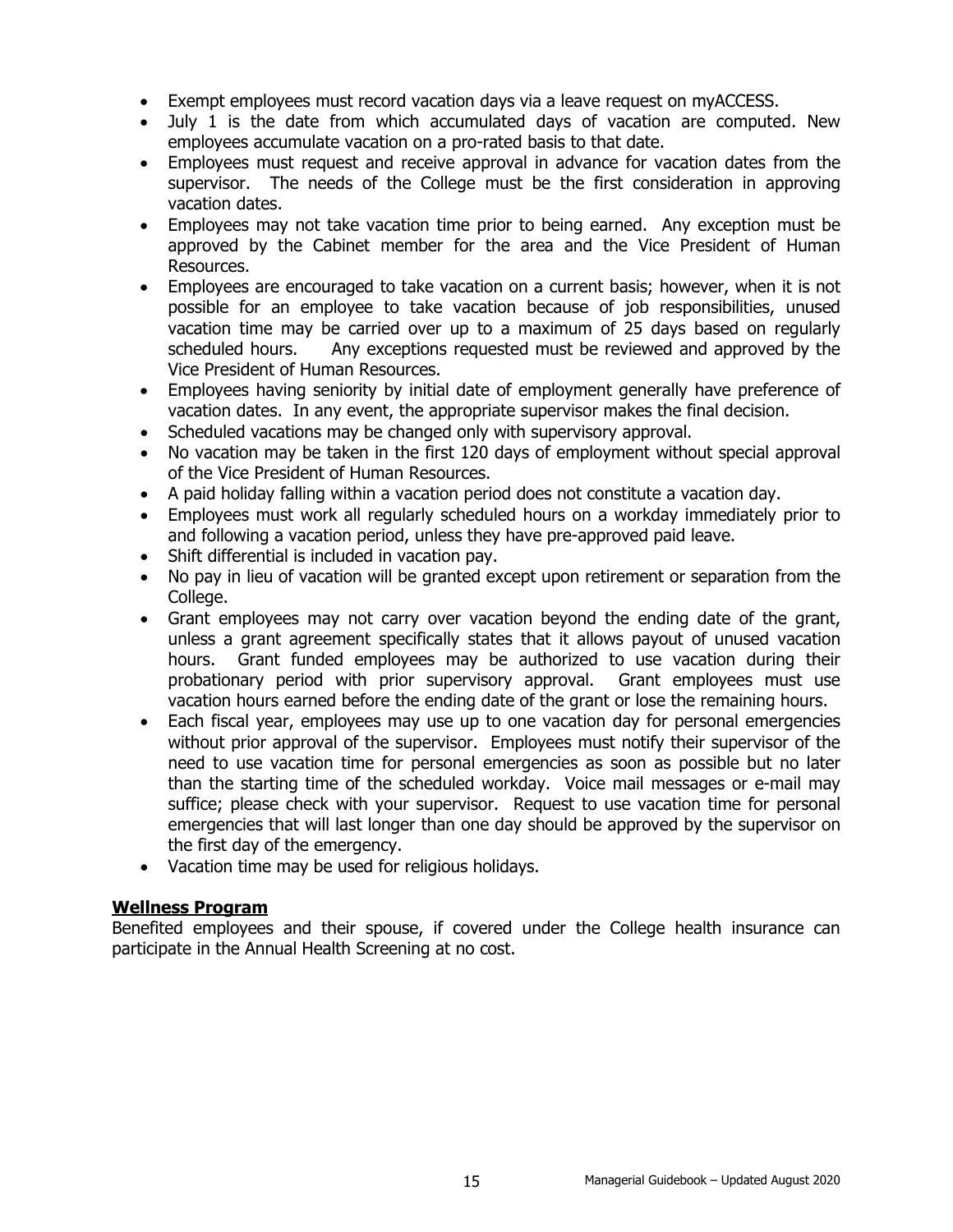# **FRINGE BENEFITS - UNPAID LEAVES**

# <span id="page-19-1"></span><span id="page-19-0"></span>**Family and Medical Leave of Absence**

The Family and Medical Leave Act (FMLA) provides eligible employees with up to 12 workweeks of unpaid leave for certain family and medical reasons during a 12 month period. During this leave, an eligible employee is entitled to continued group health plan coverage as if the employee had continued to work. At the conclusion of the leave, subject to some exceptions, an employee generally has a right to return to the same or to an equivalent position.

**Eligibility:** An employee must have been employed by the College for at least 12 months (which need not be consecutive), and for at least 1,250 hours during the 12 month period immediately preceding the commencement of the leave.

**Description:** FMLA leave may be taken for any one, or for a combination of, the following reasons:

- Birth of the employee's child or to care for the newborn child;
- Placement of a child with the employee for adoption or foster care or to care for the newly placed child;
- Care for the employee's spouse, child or parent (but not in-law) with a serious health condition;
- Serious health condition that makes the employee unable to perform the functions of the employee's job;
- Military Family Leave for a spouse, child or parent; and/or
- Special leave to care for a covered service member who has serious injury or illness incurred in the line of duty (up to 26 weeks allowed).

A "serious health condition" is an injury, illness, impairment, or physical or mental condition that involves inpatient care or continuing treatment by a health care provider.

To request FMLA leave, contact Human Resources. For information regarding FMLA, please review the FMLA Information under the HR Benefits/Information and Procedures section of the employee portal at [insideCOD,](https://inside.cod.edu/) or contact Human Resources.

#### <span id="page-19-2"></span>**Use of Paid and Unpaid Leave**

FMLA provides eligible employees with up to 12 workweeks of unpaid leave. However, if an employee has accrued paid leave (e.g., Vacation Leave, Sick Leave), the employee must use qualified paid leave in conjunction with FMLA leave. "Qualifying paid leave" is leave that would otherwise be available to the employee for the purpose for which FMLA leave is taken. The remainder of the 12 workweeks of leave, if any, will be unpaid FMLA leave. **The use of paid leave during an FMLA leave does not extend the FMLA 12 workweek leave period.**

For example: the employee would use available sick days for a leave due to the employee's own serious health condition. Available vacation time may be used if the employee has exhausted available sick days.

**Paid leave used (including for disability or workers' compensation injury/illness), for an FMLA qualifying reason will be charged against an employee's entitlement to FMLA leave.**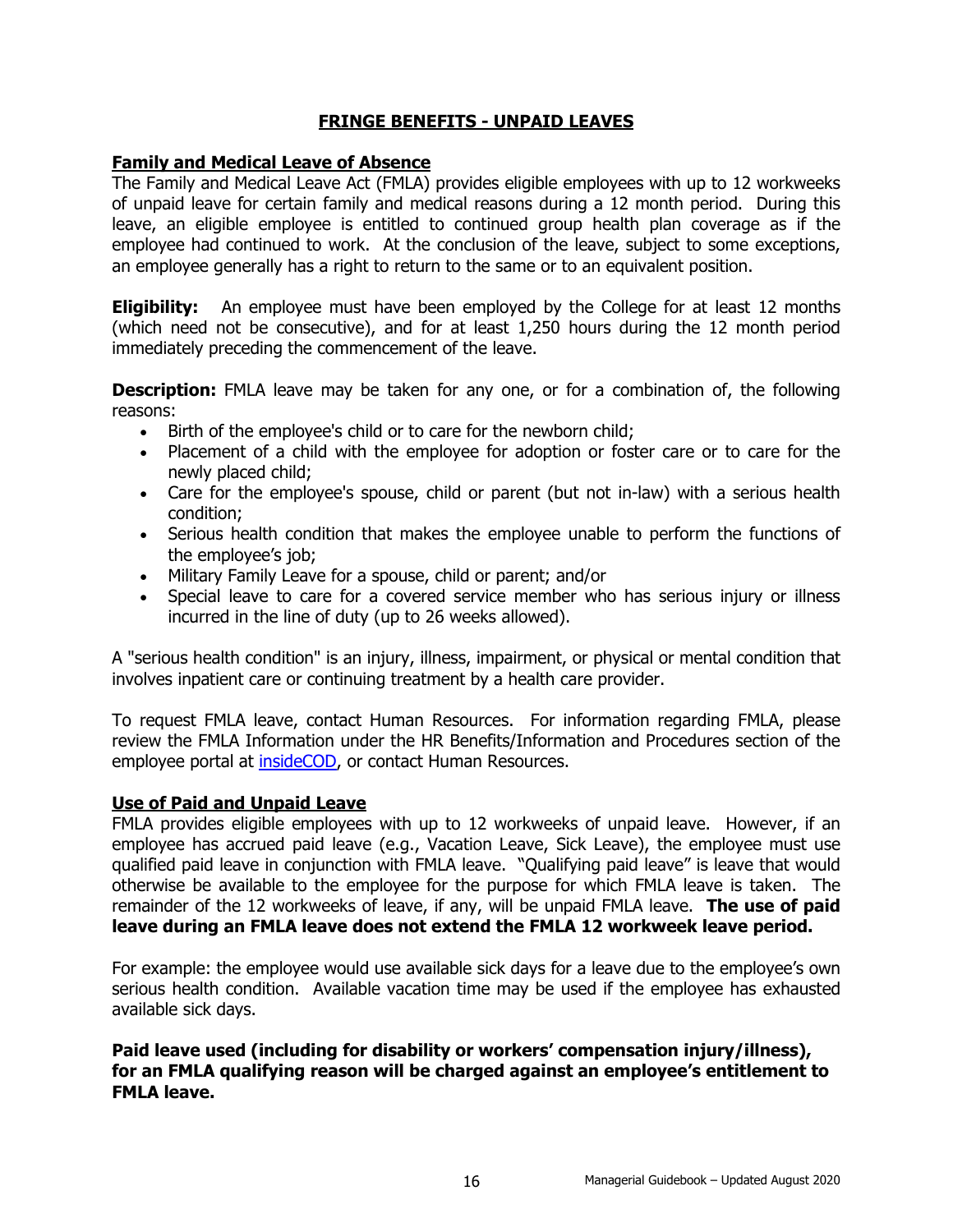# <span id="page-20-0"></span>**FMLA Guidelines for Maternity, Paternity, Adoption and Placement**

It is the policy of College of DuPage to provide eligible employees up to 12 weeks of **unpaid** Family Medical Leave (FML) for maternity, paternity, adoption and placement of a child. Please see the FMLA Guidelines for Maternity, Paternity, Adoption and Placement document under the HR Benefits/Information and Procedures section of the employee portal at [insideCOD.](https://inside.cod.edu/)

# <span id="page-20-1"></span>**Unpaid Personal Leave**

The College may grant an employee a leave of absence without compensation for a period of time up to one year subject to the needs of the College ( $\frac{\text{Board Policy #15-110}}{\text{Bolar}}$ ).

# <span id="page-20-2"></span>**Unpaid Leave – Part-Time Employees**

Part-time employees may request unpaid leave. Supervisor approval will be based on the needs of the department.

# **HEALTH INSURANCE**

<span id="page-20-3"></span>**Eligibility:** Employees who are regularly scheduled to work 30 or more hours per week.

**Description:** Health insurance coverage will be provided for eligible employees, with premium costs shared by both the employee and the College. It is the College's intent that all employees contribute toward health insurance premiums. Employee contribution amounts will be announced annually. Those employees wishing to obtain dependent coverage must apply within 31 calendar days of becoming employed or reaching benefited status. New dependents may be added to coverage within 31 calendar days of a major life change (marriage, birth, etc.) or during open enrollment period.

Payroll deduction for the shared premium is taken each pay period.

Contact Human Resources for details of coverage extension within 31 days of ceasing active employment or change in status of dependents. For further details on the health insurance, contact Human Resources.

# **COBRA (CONSOLIDATED OMNIBUS BUDGET RECONCILIATION ACT)**

<span id="page-20-4"></span>You must notify Human Resources immediately if any of the following events occur:

- If you become divorced or legally separated; or
- If your child no longer qualifies as a dependent under the terms of your plan; or
- If you become ineligible for coverage due to termination or reduction in hours.

Any individual who elects continuation of coverage within 60 days of a qualifying event must pay for the full cost of the coverage and any administration fees. Continuation coverage is identical to the coverage provided to active employees and their family members. If coverage for similar classed employees is modified, the continuation coverage will be modified in the same manner.

Depending on the qualifying event, coverage may be continued on a monthly basis not to exceed 36 months. Please check with Human Resources for specific time limits for the qualifying event pertaining to your situation and other information regarding COBRA benefits.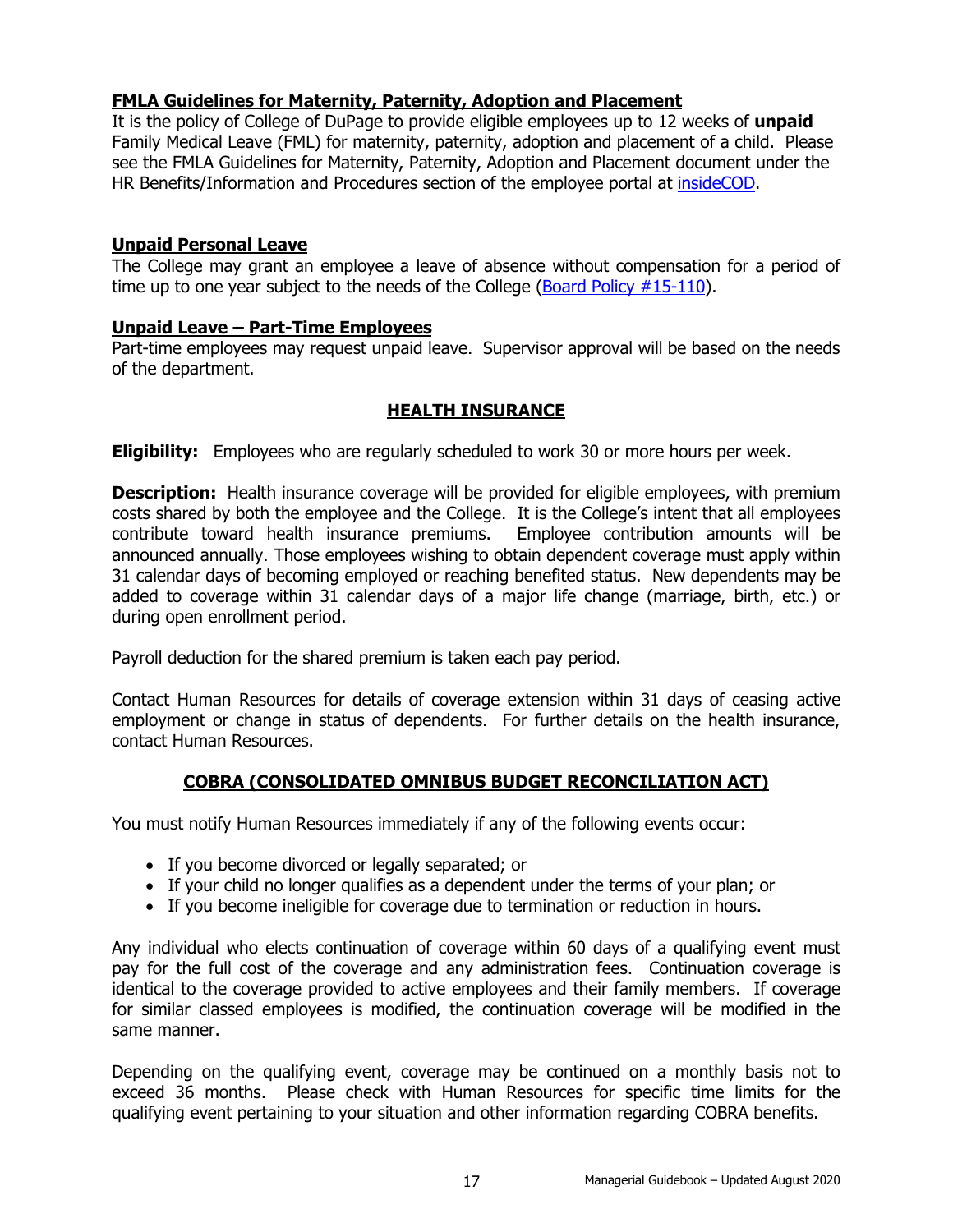# **LIFE INSURANCE**

<span id="page-21-0"></span>**Eligibility:** Employees who are regularly scheduled to work 30 or more hours per week, upon employment.

**Description:** The College provides eligible employees with a \$50,000 term life insurance policy for which the College pays the premium. Optional insurance for employees paid for by the employee may be applied for within 31 days of employment or status change up to the guaranteed issue amount based on age. If optional life is not purchased within 31 days of employment/status change, the employee must complete evidence of insurability forms. Dependent coverage may also be purchased at the employee's expense. This includes Accidental Death & Dismemberment (AD & D).

# **INSURED DEATH BENEFITS**

<span id="page-21-1"></span>**Eligibility:** Employees who are regularly scheduled to work 30 or more hours per week and have dependent medical insurance.

**Description:** Upon the death of an employee, the College will allow a covered spouse and dependents to remain on the dependent medical insurance plan for up to two years and pay the employee contribution rate for the coverage. COBRA continuation is applicable at the end of the two years of coverage continuation.

# **OPTIONAL LONG TERM DISABILITY (LTD)**

<span id="page-21-2"></span>**Eligibility**: Employees who are regularly scheduled to work 30 or more hours per week, upon employment.

**Description:** In addition to SURS Disability [\(SURS\)](http://www.surs.org/), eligible employees may participate in an optional Long Term Disability plan. Premiums are withheld bi-weekly through payroll deduction on an after tax basis. Benefits received are not taxable. Benefits are offset with SURS, worker's compensation or other employer paid disability plans.

Notify Human Resources if you have a possible disability claim. The complete summary description plan is available in Human Resources.

# **LONG TERM CARE INSURANCE**

<span id="page-21-3"></span>**Eligibility:** Employees who are regularly scheduled to work 30 or more hours per week, upon employment; spouses, parents, in-laws with medical evidence of insurability.

**Description:** Plan provides benefits for nursing home care and/or home health care depending on the option elected. Premiums are based on age and option elected. Premiums are paid solely by employee through payroll deduction.

# **MEDICARE TAX**

<span id="page-21-4"></span>**Eligibility:** Employees hired prior to April 1, 1986 may be exempt from Medicare deductions.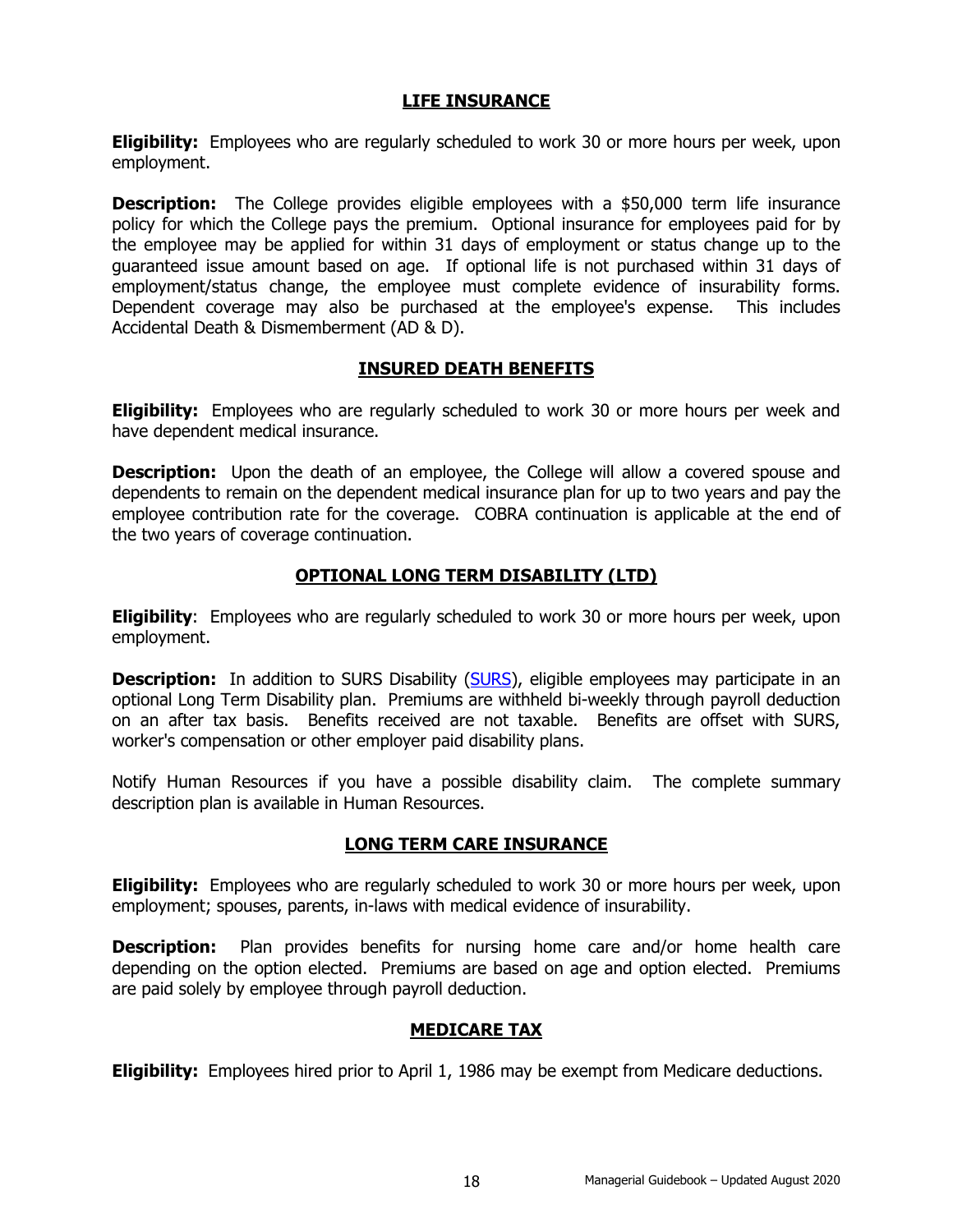# **RETIREMENT BENEFITS**

# <span id="page-22-1"></span><span id="page-22-0"></span>**State Universities Retirement Plan (SURS)**

**Eligibility:** All employees working on a regular basis for at least one continuous term are required to participate in SURS.

Contact SURS at 800-275-7877 or go to [SURS](http://www.surs.org/) for more information.

# <span id="page-22-2"></span>**College of DuPage Retiree Benefits**

COD recognizes retirees per the following eligibility statuses:

# **COD Benefits Eligible Retiree**

**Eligibility:** An eligible retiree is one who:

- Is regularly scheduled to work 30 or more hours per week;
- Has completed at least ten years of consecutive benefited service at College of DuPage immediately preceding the retirement date;
- Meets the minimum age requirements to receive a SURS retirement annuity as of the date of retirement;
- Submits written notice of intention to retire to Human Resources, through the supervisor, at least three months prior to retirement.

Retiree benefits offered to those meeting eligibility guidelines for College of DuPage benefits eligible retirement:

# <span id="page-22-3"></span>**Medical Coverage - Retiree**

- Eligible retirees may choose to enroll for the benefits available under the College insurance program provided and in accordance with the State of Illinois plan provisions.
- The College of DuPage will provide annual reimbursement for one retiree health insurance plan to eligible retirees upon evidence of proof of payment. Reimbursement is limited to the lesser of actual premiums paid, the cost of the state offered College Insurance Program (CIP), or \$2200 per year. Reimbursement continues until the earlier of five years or the retiree reaches age 65.

# <span id="page-22-4"></span>**Life Insurance - Retiree**

The College will provide and pay for the premium for \$10,000 in term life insurance for retirees, for up to five years post-retirement, meeting the above eligibility criteria.

# <span id="page-22-5"></span>**Tuition Waiver - Retiree**

Retirees and their eligible dependents may take credit classes through the College, paying onehalf of the in-district rate plus all fees.

# <span id="page-22-6"></span>**Reemployment After Retirement**

Former employees and individual applicants who have retired from SURS and are receiving a monthly annuity are not eligible for employment unless their prospective position is 100% grant funded. Any exceptions to this rule must be reviewed and approved by the Vice President of Human Resources.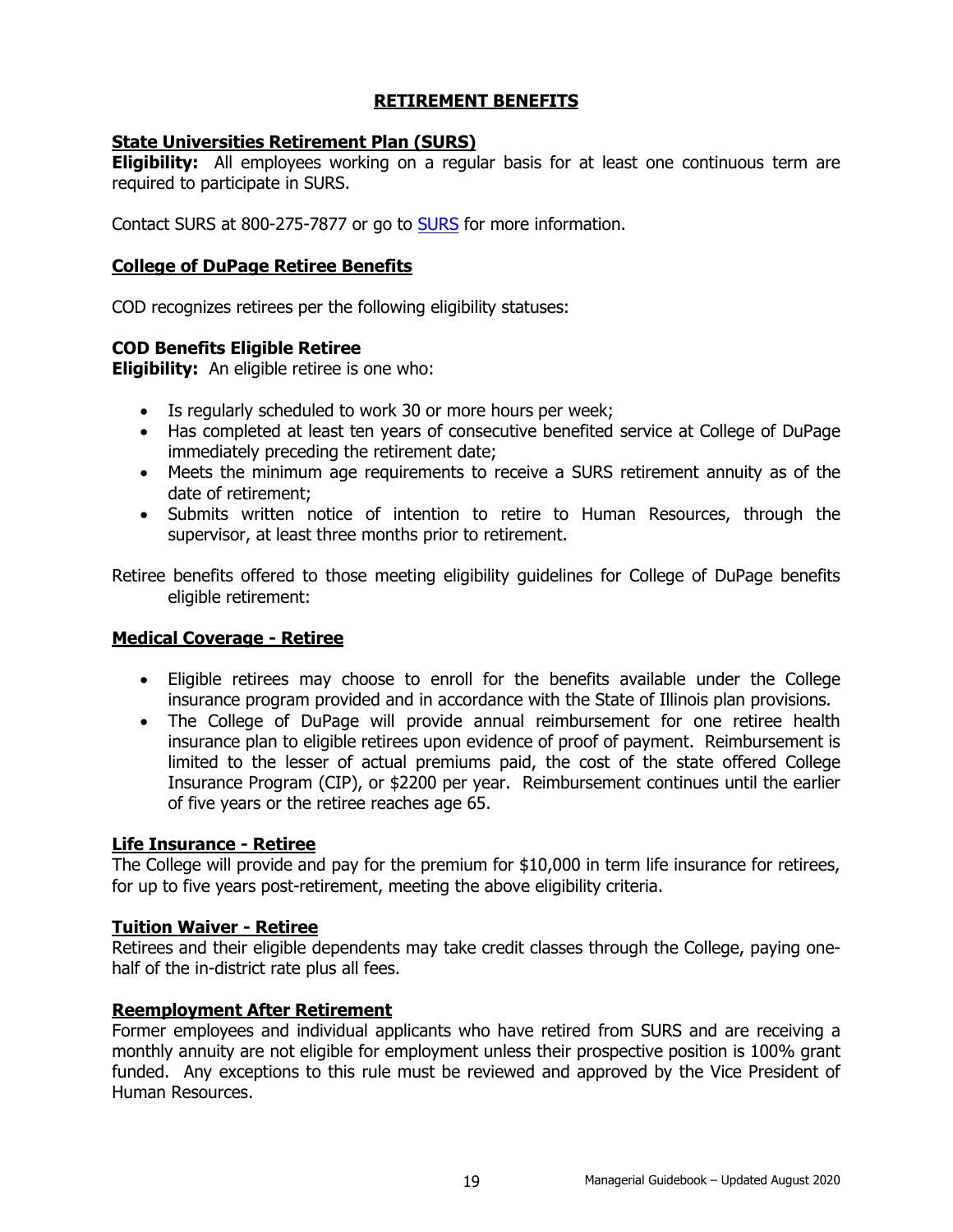# <span id="page-23-0"></span>**Part Time COD Retirees**

**Eligibility:** An eligible part time retiree is one who:

- Has completed at least twenty years of consecutive service, regularly scheduled to work at least 20 hours per week at College of DuPage, immediately preceding the retirement date;
- Meets the minimum age requirements to receive a SURS retirement annuity as of the date of retirement;
- Submits written notice of intention to retire to Human Resources, through the supervisor, at least three months prior to retirement.

Retiree benefits offered to those meeting eligibility guidelines for Part-Time COD retiree:

# <span id="page-23-1"></span>**Tuition Waiver – Part Time COD Retiree**

Retirees may take one credit class per term through the College, paying one-half of the indistrict rate plus all fees.

# <span id="page-23-2"></span>**Reemployment After Retirement – Part Time COD Retiree**

Former employees and individual applicants who have retired from SURS and are receiving a monthly annuity, are not eligible for employment unless their prospective position is 100% grant funded. Any exceptions to this rule must be reviewed and approved by the Vice President of Human Resources.

# **TUITION WAIVER**

<span id="page-23-3"></span>**Eligibility**: Employees regularly scheduled to work 30 or more hours per week and their income tax dependents.

**Description:** Employees and their eligible dependents may take credit classes through the College, paying one-third of the in-district rates plus all fees by using [myACCESS](http://myaccess.cod.edu/) to enroll based on the registration calendar. For dependents, the employee must complete the Tuition Waiver – Dependent Verification form available in the Forms Library on the employee portal at [insideCOD](http://inside.cod.edu/) and submit to Human Resources, prior to the dependent registering for classes.

# **PART-TIME TUITION WAIVER**

<span id="page-23-4"></span>**Eligibility:** Employees regularly scheduled to work 20-29 hours per week.

**Description:** These employees may enroll in two credit classes per term, paying one-third of the in-district rates plus all fees. This benefit does not extend to non-credit classes or to dependents. The registration schedule is published annually.

# <span id="page-23-5"></span>**PROFESSIONAL/EDUCATIONAL DEVELOPMENT PROGRAM & PROFESSIONAL DUES**

**Eligibility:** Employees who are regularly scheduled to work 30 or more hours per week, after six month probationary period.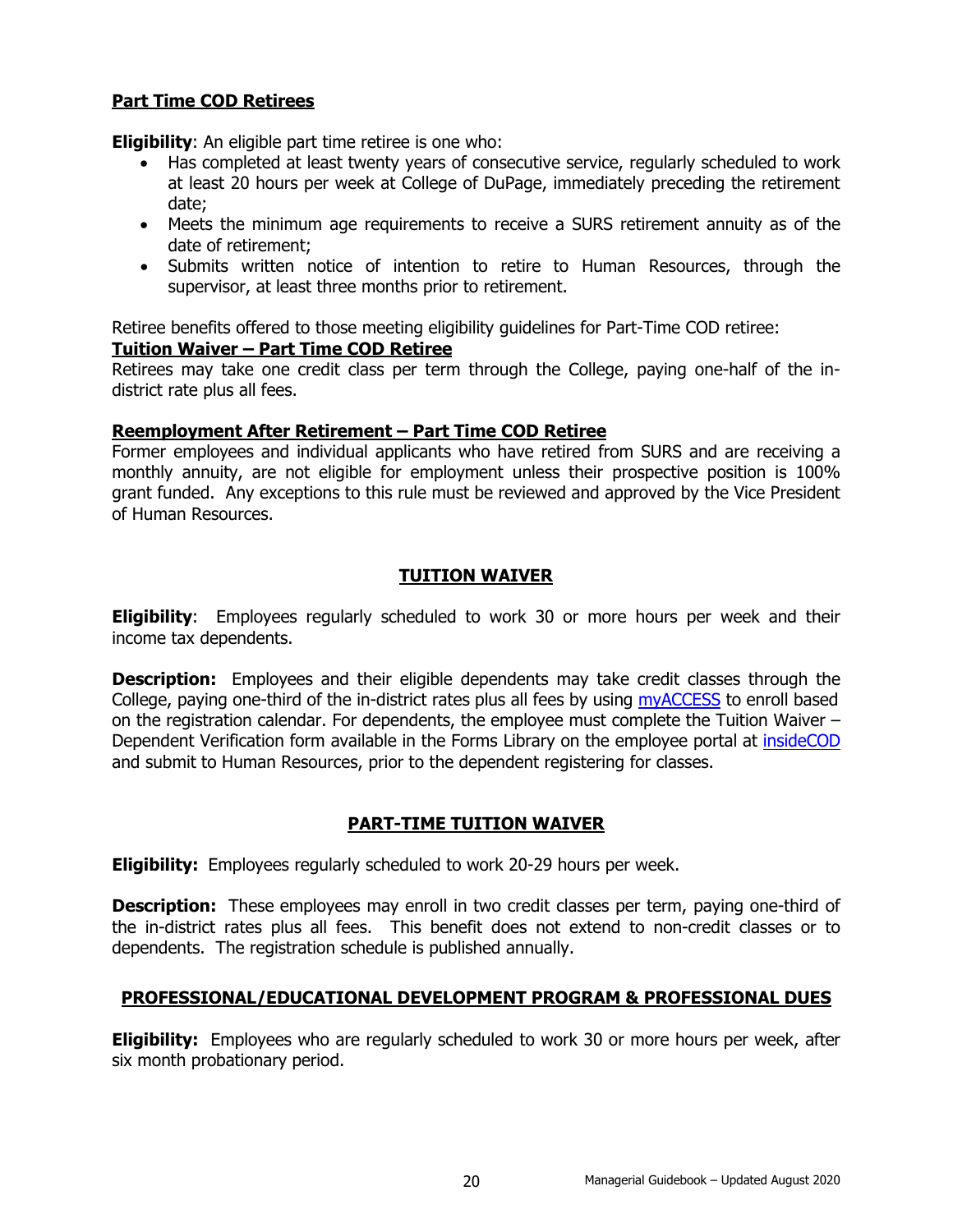**Description:** Professional/Educational Development Program & Professional Dues funds are to be used for the professional development of managerial staff. The funds are to be used to add value to College through employee development.

The employee will be reimbursed for tuition if proper procedures are followed to obtain approval prior to course registration. Verification of satisfactory course completion and proof of payment must be submitted to Human Resources.

An eligible employee interested in tuition reimbursement for courses must complete the Professional Development Request form and obtain Supervisor's approval **prior to course registration** for the class, conference, seminar, workshop or activity. If a request is denied by a supervisor, employees can appeal to Human Resources for approval. The Professional Development Request form is available in the Forms Library on the employee portal at [insideCOD.](http://inside.cod.edu/)

Employees may use up to \$1850 per fiscal year (July 1 to June 30). **Reimbursement is applied to the fiscal year based upon date of completion of the course, not registration date.**

- Up to \$500 per year of this amount may be used for job related professional dues.
- Up to \$240 per year of the employee's annual Educational Development Program dollars may be used for reimbursement of fees for membership at the Chaparral Fitness Center or for reimbursing the costs for COD Fitness Classes (such as Zumba, Spinning, Body Sculpting, etc.). Alternatively, you may also submit a reimbursement request for up to \$240 per year for non-COD Fitness Centers or Health Clubs or for outside-of-COD Fitness Classes (such as Jazzercise, Weight Watchers, etc.). However, because reimbursement of fees for non-COD Health Clubs and/or non-COD Fitness Classes are considered taxable, your reimbursement for non-COD Fitness Centers or Fitness Classes will be subject to taxation for Federal Income Tax, State Income Tax, Medicare and SURS. This means that you will receive only a "net" amount of reimbursement because you will be taxed in conjunction with the gross amount of your actual reimbursement request.
- Up to \$600 per year may be used to reimburse pre-approved travel related expenses in accordance with the College's travel policies.
- Up to \$100 per year may be used for work-related books (not available through other sources such as publishers, library or division offices).

Time off from work to attend job related seminars and workshops approved by the supervisor will be granted. Travel expenses that are not approved through the Professional/Educational Development Program may be reimbursed from departmental budgets in accordance with College procedures for job-related seminars and workshops.

An advance for tuition reimbursement is available if the tuition or fee is greater than \$50.

Employees who are granted supervisory permission to attend a Professional/Educational Development activity will generally be paid for their participation. The following guidelines will be followed:

- No employee will incur paid time for participation in excess of their regularly scheduled workday;
- No overtime will be incurred due to participation in a Professional/Educational Development activity;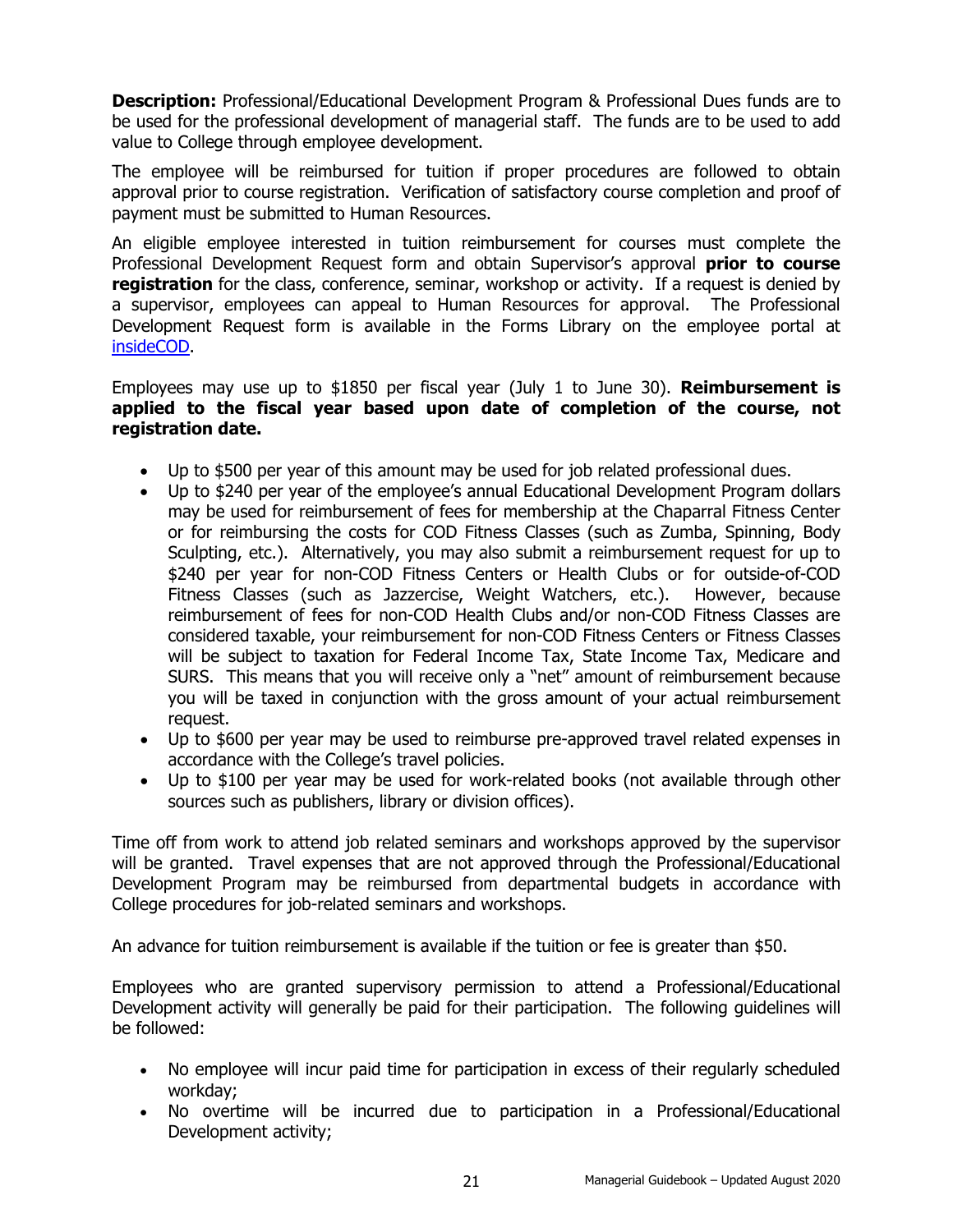- Payment will not be made for travel time except to the extent it falls during regularly scheduled work hours;
- Funds may be used for tuition, fees, materials, and pre-approved travel related expenses.

Managerial staff may utilize Professional/Educational Development funds for the non-waived tuition of pre-approved courses at College of DuPage.

# **FITNESS PROGRAM**

<span id="page-25-0"></span>**Eligibility:** Employees who are regularly scheduled to work 30 or more hours per week.

**Description:** Eligible employees may combine their 30 minute unpaid lunch period with their 15 minute afternoon break, with supervisor approval, to engage in a fitness activity up to three times per week.

# **EMPLOYEE ASSISTANCE PROGRAM (EAP)**

<span id="page-25-1"></span>**Eligibility:** Employees who are regularly scheduled to work 30 or more hours per week, upon employment.

**Description:** The College provides eligible employees and their household members with an Employee Assistance Program through Northwestern Medicine/Cadence Health. This plan currently provides up to eight free visits to the Employee Assistance Program for diagnosis and referral of family, marital, substance abuse and job related problems. Call Northwestern Medicine/Cadence Health at 888-933-1327.

# **DECISION APPEAL PROCESS**

<span id="page-25-2"></span>If a disagreement should arise over the decisions regarding employment practices (as outlined in the Managerial Staff Information Guide and/or Board Policy) between the employee and their supervisor, manager, or administrator, the following shall serve as the method of appeal.

An earnest effort should be made to communicate with the immediate supervisor to resolve the issue(s). This process applies to full-time or part-time regular and/or grant funded managerial employees. Probationary Period - New Hire employees are not eligible to file an appeal through this process.

In the case of termination of employment, employees will need to refer to the Dismissal section of the Managerial Staff Information Guide for the process. Employees following this process will not be subject to retaliation as a result of participation in the appeal process. Upon completion of the review process, all files will be confidential and maintained in Human Resources.

# <span id="page-25-3"></span>**Level 1 - Department Review**

Within seven (7) working days after the alleged incident, or when the cause of the appeal could have been reasonably known by the employee, a written statement of appeal should be submitted to the immediate supervisor and next level supervisor for discussion. The written statement should include:

• the action(s) or facts underlying the appeal and the dates(s) they occurred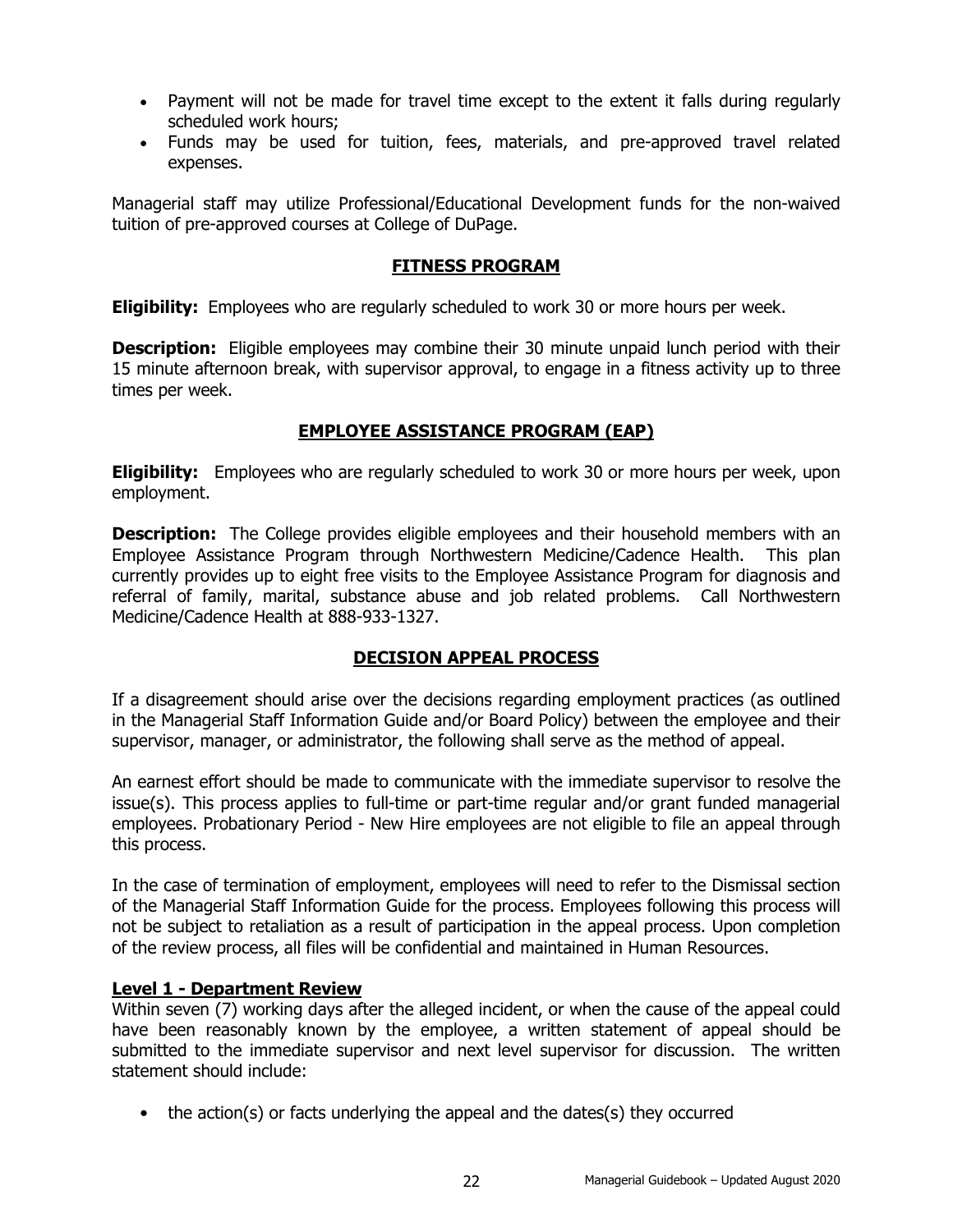- the violation or interpretation of the specific policy, regulation or procedure involved
- the desired outcome

Upon receipt of the written appeal, the immediate supervisor will have seven (7) working days to schedule a meeting with the employee, the next level supervisor and a Human Resources professional (optional). A written response will be provided to the employee within seven (7) working days of that meeting. Each party will receive a copy of the response to retain for their records.

# <span id="page-26-0"></span>**Level 2 - Administration Review**

If an acceptable solution is not reached in Level 1, the employee may submit the written appeal, along with all written communication, to the Area Administrator and the Cabinet Member over their department, within a period of seven (7) working days of receipt of the Level 1 written response. The Area Administrator will have ten (10) working days to schedule a meeting (including the Cabinet Member and a Human Resources professional) with the employee and any of the parties involved to address the appeal. A written response will be provided to the employee within seven (7) working days of that meeting. Each party will receive a copy of the response to retain for their records.

# <span id="page-26-1"></span>**Level 3 - Panel Review**

If an acceptable solution is not reached in Level 2, the employee may submit the appeal and all written responses, within seven (7) working days to the Panel. The Panel, along with Human Resources, will convene within ten (10) working days to review the appeal. The Panel must first determine that the appeal is related to a violation of specific Board Policy or the Managerial Staff Information Guide. The Panel cannot hear the appeal if it is not within the confines of Board Policy or Managerial Staff Information Guide. The Vice President of Human Resources will advise the Panel if it is not clear that the appeal falls within the scope.

The Panel may request to meet with the employee, supervisor, next-level supervisor, Administrator, Cabinet Member and/or any other relevant employees. The Panel will provide a written recommendation to the area Cabinet Member regarding its findings and recommendation within ten (10) working days after the final Panel meeting. Each party involved will receive a copy of the report and should retain for their records.

The Cabinet Member will review the Panel's recommendation. If the Panel recommends a different action than originally followed, the Cabinet Member must determine whether they agree with the Panel's recommendation. If there is agreement, the appeal will be closed. If the Cabinet Member does not agree with the Panel's recommendation, the Cabinet Member will communicate that to the employee within seven (7) working days of receiving the recommendation.

If the employee is not satisfied with the Cabinet Member's response to the Panel's recommendation, the employee may appeal to the President. The Panel's written response and all pertinent documents will be sent to the President. The President has authority to make the final determination of the outcome.

# **Composition, Selection and Eligibility for Panelists (participation on the Panel is voluntary)**

• three (3) supervisory or managerial employees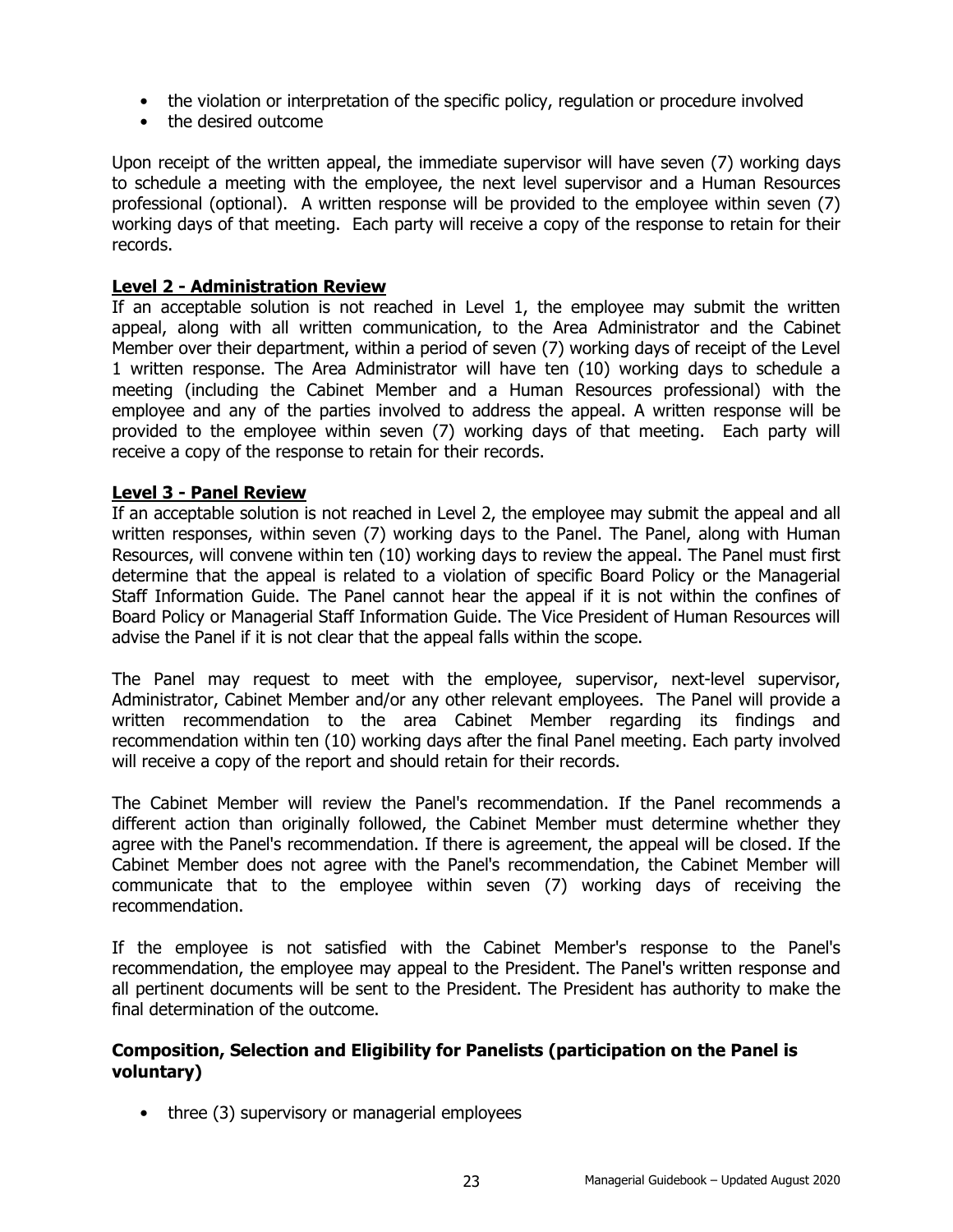- three (3) administrators
- alternates: two (2) managerial/supervisors and two (2) administrators

# <span id="page-27-0"></span>**Panelist Eligibility**

- complete at least three (3) years of continuous, full-time service;
- be in good standing (Panelist should not have been placed on either performance or disciplinary actions within the past three (3) years);
- successfully complete the Dispute Resolution Process training (once they have been selected as a Panelist);

Human Resources will confirm if the Panelist meets the eligibility criteria.

The supervisory/managerial staff Panelist and alternate will be solicited each year to serve a one-year term with the final selection made by the Vice President of Human Resources. Administrators will be appointed by the President.

Any member of the Panel who files an appeal or is involved in an appeal at any capacity, will be recused from the process. Panelist will not participate in the hearing of their case or have any rights/access to records or decisions not open to non-panel members. Administrators who are Panelists and who have an appeal filed against their area of oversight or supervisory/managerial staff who manages the area that employs the appellant managerial employee will recuse themselves from the Panel and any activities involved in the determination of the case.

# <span id="page-27-1"></span>**Maintenance of Official Files**

The official files will be kept in Human Resources at the College separate from all other personnel files. Only the following individuals will have access to these files: the Board of Trustees, General Counsel or legal counsel retained by the College, the President, the appropriate Cabinet Member, the Vice President, Human Resources, or designate and the current Appeal Committee Members.

The appellant managerial employee will have access only to his/her own file. Complete official files are kept for a period of eight (8) years. Thereafter, a log is maintained containing only a statement of the nature of an appeal, the name of the appellant managerial employee and the final disposition of the case.

# **DISCIPLINE AND TERMINATION**

# <span id="page-27-5"></span><span id="page-27-3"></span><span id="page-27-2"></span>**Disciplinary Procedures**

Severity of offenses determines the disciplinary measure sequence. The employee will receive copies of all documentation used for disciplinary purposes. Not all steps need be used under all circumstances.

# <span id="page-27-4"></span>**Disciplinary Sequence**

General disciplinary sequence:

1. Verbal warning, written notation of such action may be placed in the employee's file in Human Resources;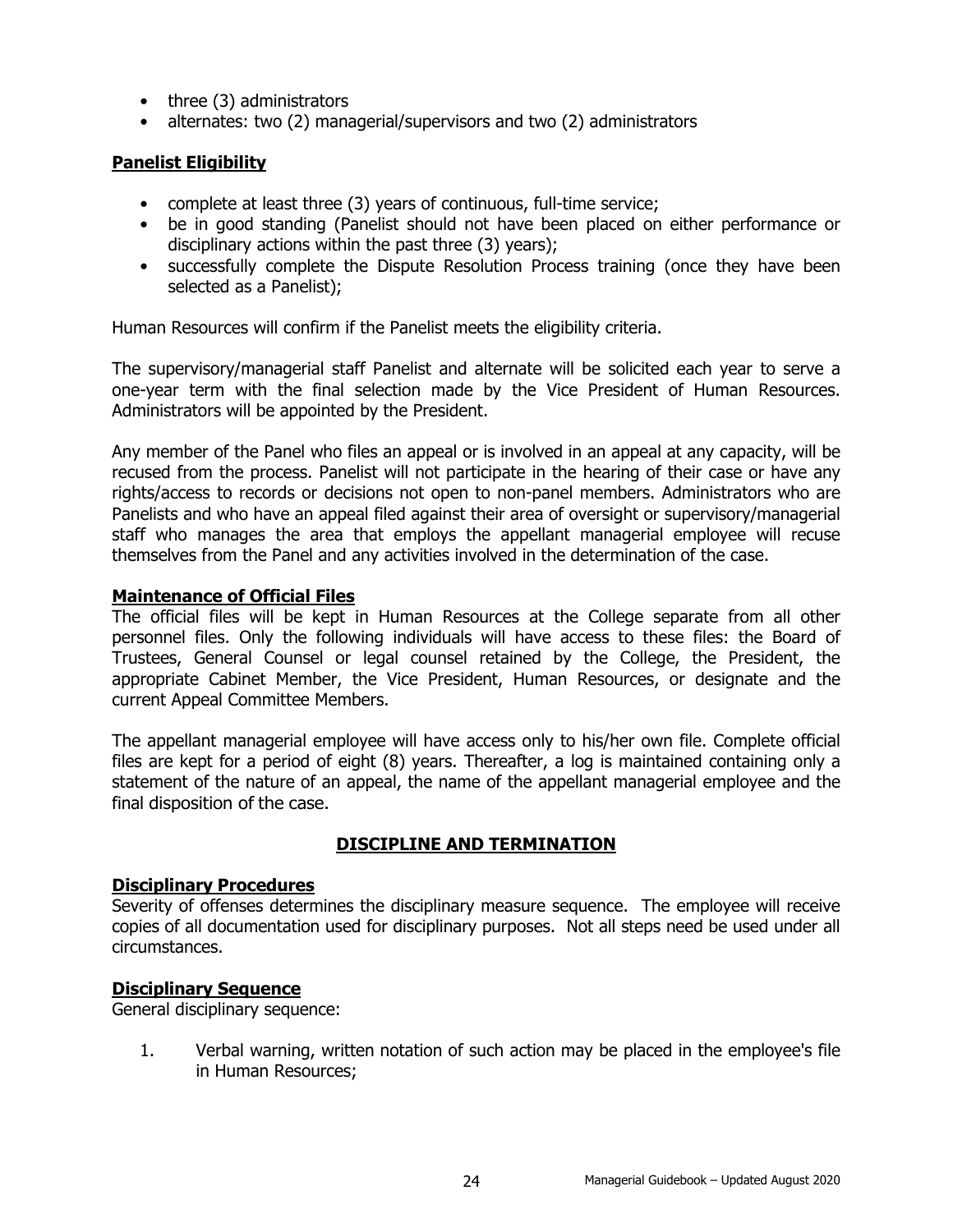- 2. Written warning, with a copy to the employee's file in Human Resources. In most cases, the employee will be given at least three consecutive weeks' time to improve, except in cases involving gross misconduct or insubordination;
- 3. Final written warning and/or up to one week suspension without compensation;
- 4. Temporary suspension status with or without compensation and without assigned duties until an investigation and final decision is reached to either reinstate or dismiss. The notice of suspension will be in writing, copies given to the employee and Human Resources for inclusion in employee file, if dismissed. If reinstated, compensation and other benefits may be retroactive to date of temporary suspension dependent on the facts in the case as determined by Human Resources;
- 5. Dismissal: Reasons for dismissal will be documented.

Final written warning and/or temporary suspension status may be the first step in the disciplinary procedure for more serious offenses, as determined by the appropriate Vice President in consultation with Human Resources upon the recommendation of the supervisor.

**Note:** Performance evaluation documentation may serve as a step in the disciplinary sequence.

# <span id="page-28-0"></span>**Discipline and Dismissal Circumstances**

Notwithstanding the provision for the "general disciplinary sequence", disciplinary action, up to and including termination of employment, may result immediately from any of the following circumstances that prove detrimental to the operation of the College, including but not limited to:

- Insubordination
- Refusal to perform assigned tasks
- Unsatisfactory performance of duties or assigned tasks
- Excessive tardiness (tardy three or more times in a month)
- Excessive absence (absent seven or more occurrences in a rolling 12 month year) $*$
- Willful damage to College property and/or equipment
- Abusive behavior to co-workers, superiors, or subordinates
- Immoral, indecent, or disorderly conduct
- Unauthorized release of confidential information
- Falsification of a time sheet or any employee record including employment application form.
- Theft or dishonesty
- Intoxication on the job or possession or drinking of intoxicating beverages on College premises
- Possession, use, or under the influence of illegal drugs on College premises
- Conviction of a serious crime
- Lying
- Physical abuse
- Other employee misconduct
- First time or repeated occurrences including, intentional or inadvertent actions which may or may not lead to a breach of security, causing financial or other data security risk to the College, per [Board Policy](http://www.cod.edu/about/board_of_trustees/pdf/board_policies.pdf) and [Administrative Procedure](https://inside.cod.edu/employees/Documents/AdministrativeProceduresManual.pdf) [10-126,](http://www.cod.edu/about/board_of_trustees/pdf/board_policies.pdf) and the *Electronic* Communications Guidelines.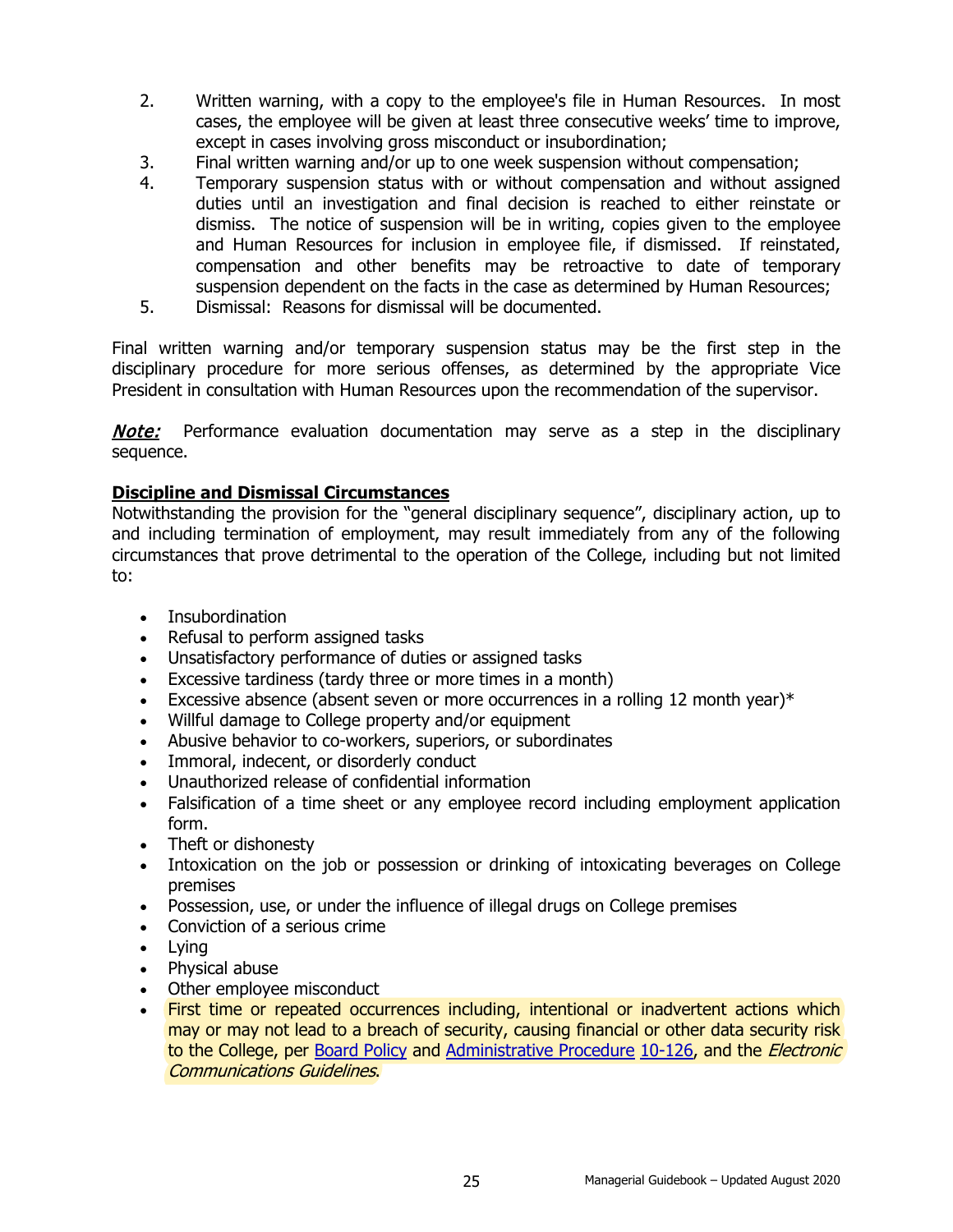#### **Violations for failed phishing simulations within a six-month rolling calendar timeframe will be handled as follows:**

**First occurrence:** Chief Security Officer will notify the employee with a copy to the employee's supervisor. Chief Security Officer will prepare talking points for supervisors to assist them in discussion with their employee.

**Second occurrence:** Employee will be required to complete training of the online Information Security Awareness course by a specified date.

**Third occurrence:** Employee will be required to complete a focused training course via webinar created by the Chief Security Officer. Employee will be required to pass a test at the end of the course.

**Other data security violations not related to failed phishing simulations will follow the general disciplinary sequence up to and including dismissal. Determination will be made based on severity of the violation in which discipline may begin at any level in the disciplinary sequence including immediate dismissal.**

\*A partial day does not need to be counted as an absence for disciplinary purposes. Emergency vacation days are counted as absences for disciplinary purposes.

# **DISMISSAL**

<span id="page-29-0"></span>Prior to recommending dismissal, the supervisor will, if possible, schedule a conference with the employee to discuss employee performance issues. The employee has the opportunity to request a pre-termination hearing with the appropriate Vice President to rebut the supervisory recommendation for dismissal. The request for hearing must be made within two working days of notification of recommended dismissal.

An employee may be dismissed by the appropriate Vice President upon recommendation of the employee's immediate supervisor. This recommendation must be submitted in writing, substantiating the reason(s) for the action, with a copy to Human Resources.

# **RESIGNATION**

#### <span id="page-29-2"></span><span id="page-29-1"></span>**Notice of Resignation**

An employee resigning from the College must submit a notice in writing to the immediate supervisor with a copy to Human Resources at least ten working days before the effective date. Failure to give adequate notice may be noted in the employee's file in Human Resources and may render the employee ineligible for rehire by the College. Resignation dates cannot be extended through the use of accrued time (i.e. vacation days).

#### <span id="page-29-3"></span>**Vacation/Sick Benefits at Termination**

A terminated employee will be entitled to reimbursement for accumulated vacation days. Vacation days cannot be used to extend a termination date if there is no return to work. Days of accumulated sick leave are not a basis for financial claim on the College and will not be paid.